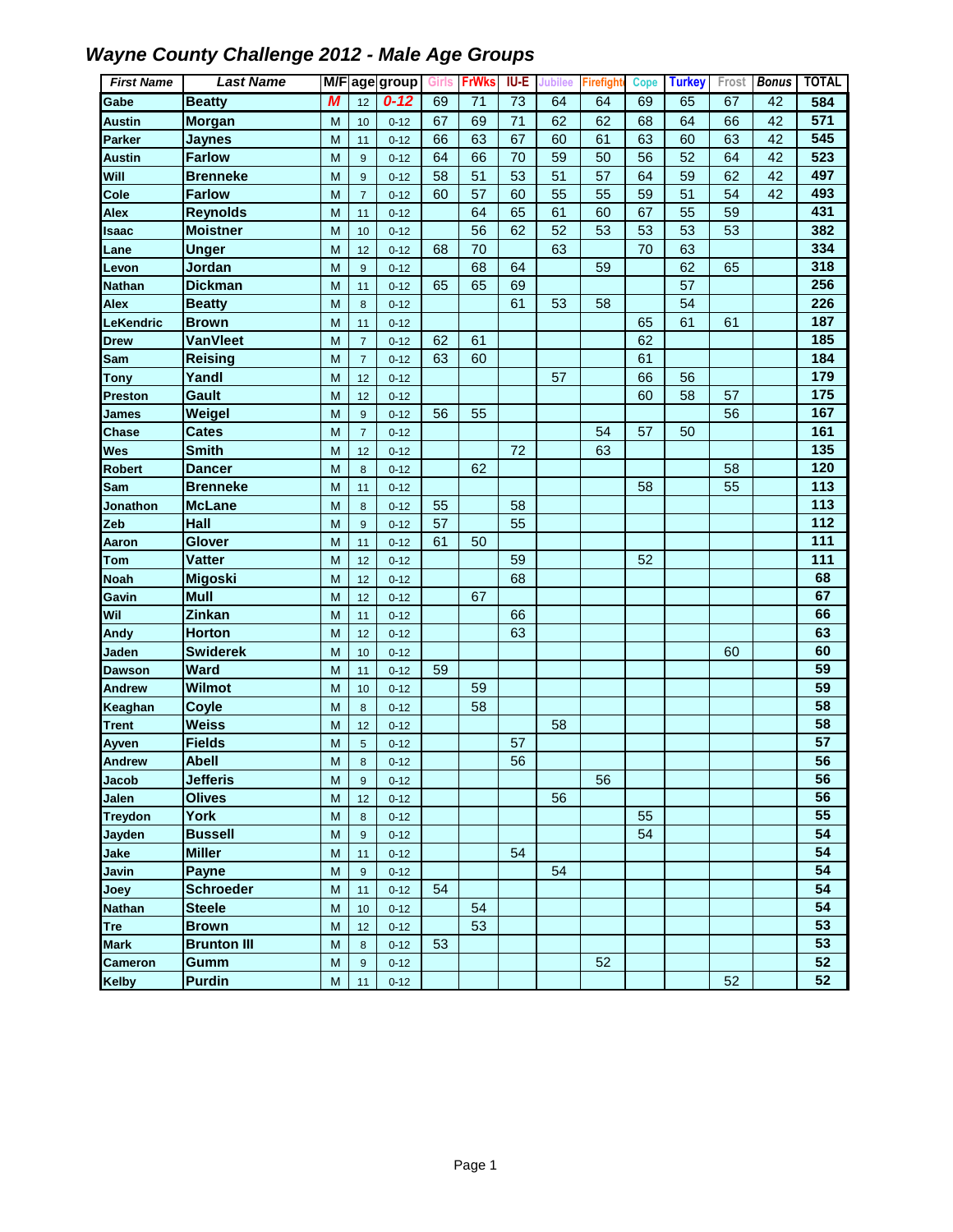| <b>First Name</b> | <b>Last Name</b> |   |                | M/F age group |    | <b>FrWks</b> | IU-E | ıbilee | <b>Firefight</b> | Cope | <b>Turkey</b> | Frost | <b>Bonus</b> | <b>TOTAL</b> |
|-------------------|------------------|---|----------------|---------------|----|--------------|------|--------|------------------|------|---------------|-------|--------------|--------------|
| <b>Ben</b>        | Quinn            | М | 9              | $0 - 12$      |    |              | 52   |        |                  |      |               |       |              | 52           |
| <b>Brandton</b>   | <b>Thomas</b>    | М | 9              | $0 - 12$      | 52 |              |      |        |                  |      |               |       |              | 52           |
| Gabriel           | <b>Zuver</b>     | М | 12             | $0 - 12$      |    | 52           |      |        |                  |      |               |       |              | 52           |
| <b>Ben</b>        | <b>Ahrens</b>    | м | 11             | $0 - 12$      |    |              |      |        | 51               |      |               |       |              | 51           |
| Raynor            | Eddy             | м | 11             | $0 - 12$      |    |              |      |        |                  | 51   |               |       |              | 51           |
| <b>Austin</b>     | <b>Harness</b>   | м | 9              | $0 - 12$      | 51 |              |      |        |                  |      |               |       |              | 51           |
| <b>Cedric</b>     | <b>Jenkins</b>   | м | 9              | $0 - 12$      |    |              | 51   |        |                  |      |               |       |              | 51           |
| Luke              | <b>Sheridan</b>  | м | 9              | $0 - 12$      |    |              |      |        |                  |      |               | 51    |              | 51           |
| <b>Noah</b>       | <b>Dudley</b>    | м | 10             | $0 - 12$      | 50 |              |      |        |                  |      |               |       |              | 50           |
| <b>Caylor</b>     | <b>Fisher</b>    | M | 11             | $0 - 12$      |    |              | 50   |        |                  |      |               |       |              | 50           |
| <b>Joseph</b>     | <b>Kluemke</b>   | м | 10             | $0 - 12$      |    |              |      |        |                  |      |               | 50    |              | 50           |
| <b>Gunner</b>     | Kovach           | м | $\overline{7}$ | $0 - 12$      |    |              |      |        |                  | 50   |               |       |              | 50           |
| <b>Braxton</b>    | <b>McKay</b>     | м | 12             | $0 - 12$      |    |              |      | 50     |                  |      |               |       |              | 50           |
|                   |                  |   |                |               |    |              |      |        |                  |      |               |       |              |              |

| <b>First Name</b> | <b>Last Name</b> |   |    | M/F age group Girls |    | <b>FrWks</b> | <b>IU-E</b> | <b>Jubilee</b> | Firefight | <b>Cope</b> | <b>Turkey</b> | Frost | <b>Bonus</b> | <b>TOTAL</b> |
|-------------------|------------------|---|----|---------------------|----|--------------|-------------|----------------|-----------|-------------|---------------|-------|--------------|--------------|
| Andy              | <b>Newport</b>   | М | 14 | $13 - 15$           |    | 61           | 65          |                |           |             | 169           | 174   |              | 469          |
| Jonathan          | Larsen           | M | 13 | $13 - 15$           | 50 | 52           | 52          | 50             | 50        | 50          | 50            | 51    | 42           | 447          |
| Jack              | <b>Brenneke</b>  | M | 13 | $13 - 15$           | 55 | 58           | 60          | 58             |           | 93          |               | 60    |              | 384          |
| Jon               | Weigel           | M | 13 | $13 - 15$           | 51 | 55           |             | 55             | 52        | 52          | 54            | 52    |              | 371          |
| Nate              | <b>Reynolds</b>  | M | 13 | $13 - 15$           |    | 56           |             | 53             | 51        | 51          | 51            | 54    |              | 316          |
| Jacob             | <b>Bartram</b>   | M | 13 | $13 - 15$           |    |              |             |                | 54        | 60          | 56            | 58    |              | 228          |
| <b>Nickolas</b>   | Dunlap           | M | 15 | $13 - 15$           |    |              | 53          |                |           | 58          | 55            | 57    |              | 223          |
| <b>Brandon</b>    | <b>Dillman</b>   | M | 15 | $13 - 15$           |    | 59           | 61          | 57             |           |             |               |       |              | 177          |
| <b>Hunter</b>     | Sullenbarger     | M | 13 | $13 - 15$           |    |              | 59          | 56             |           | 61          |               |       |              | 176          |
| <b>Ben</b>        | Lair             | M | 13 | $13 - 15$           |    | 54           |             |                |           | 54          | 52            |       |              | 160          |
| Jacob             | <b>Stamm</b>     | M | 14 | $13 - 15$           |    |              |             |                |           |             |               | 136   |              | 136          |
| <b>Kessler</b>    | <b>Fisher</b>    | M | 14 | $13 - 15$           |    | 60           | 63          |                |           |             |               |       |              | 123          |
| <b>Mathias</b>    | <b>Kluemke</b>   | M | 15 | $13 - 15$           |    |              |             |                |           | 62          |               | 59    |              | 121          |
| <b>Breyden</b>    | Wicker           | M | 14 | $13 - 15$           |    |              | 113         |                |           |             |               |       |              | 113          |
| <b>Tyler</b>      | York             | M | 13 | $13 - 15$           |    |              |             |                | 53        | 59          |               |       |              | 112          |
| Levi              | <b>Shelley</b>   | M | 13 | $13 - 15$           | 53 |              | 58          |                |           |             |               |       |              | 111          |
| <b>Mason</b>      | <b>Fisher</b>    | M | 13 | $13 - 15$           | 52 |              | 56          |                |           |             |               |       |              | 108          |
| Craig             | Lair             | M | 14 | $13 - 15$           |    |              |             |                |           | 53          | 53            |       |              | 106          |
| <b>Noah</b>       | llano            | M | 13 | $13 - 15$           |    | 53           |             |                |           |             |               | 50    |              | 103          |
| Aaron             | <b>Sutphin</b>   | M | 14 | $13 - 15$           |    | 50           | 50          |                |           |             |               |       |              | 100          |
| <b>Toby</b>       | <b>Musselman</b> | M | 14 | $13 - 15$           |    |              | 64          |                |           |             |               |       |              | 64           |
| Zachary           | <b>Davis</b>     | M | 14 | $13 - 15$           |    |              |             |                |           | 63          |               |       |              | 63           |
| Evan              | <b>Felton</b>    | M | 15 | $13 - 15$           |    |              | 62          |                |           |             |               |       |              | 62           |
| <b>Taylor</b>     | Wright           | M | 15 | $13 - 15$           |    |              |             |                |           |             |               | 61    |              | 61           |
| Jevon             | <b>Osborne</b>   | M | 13 | $13 - 15$           |    |              |             | 59             |           |             |               |       |              | 59           |
| Keenan            | <b>Fraylick</b>  | M | 13 | $13 - 15$           |    | 57           |             |                |           |             |               |       |              | 57           |
| Jordan            | Hazelrigg        | M | 15 | $13 - 15$           |    |              | 57          |                |           |             |               |       |              | 57           |
| Logan             | <b>Myers</b>     | M | 13 | $13 - 15$           |    |              |             |                |           | 57          |               |       |              | 57           |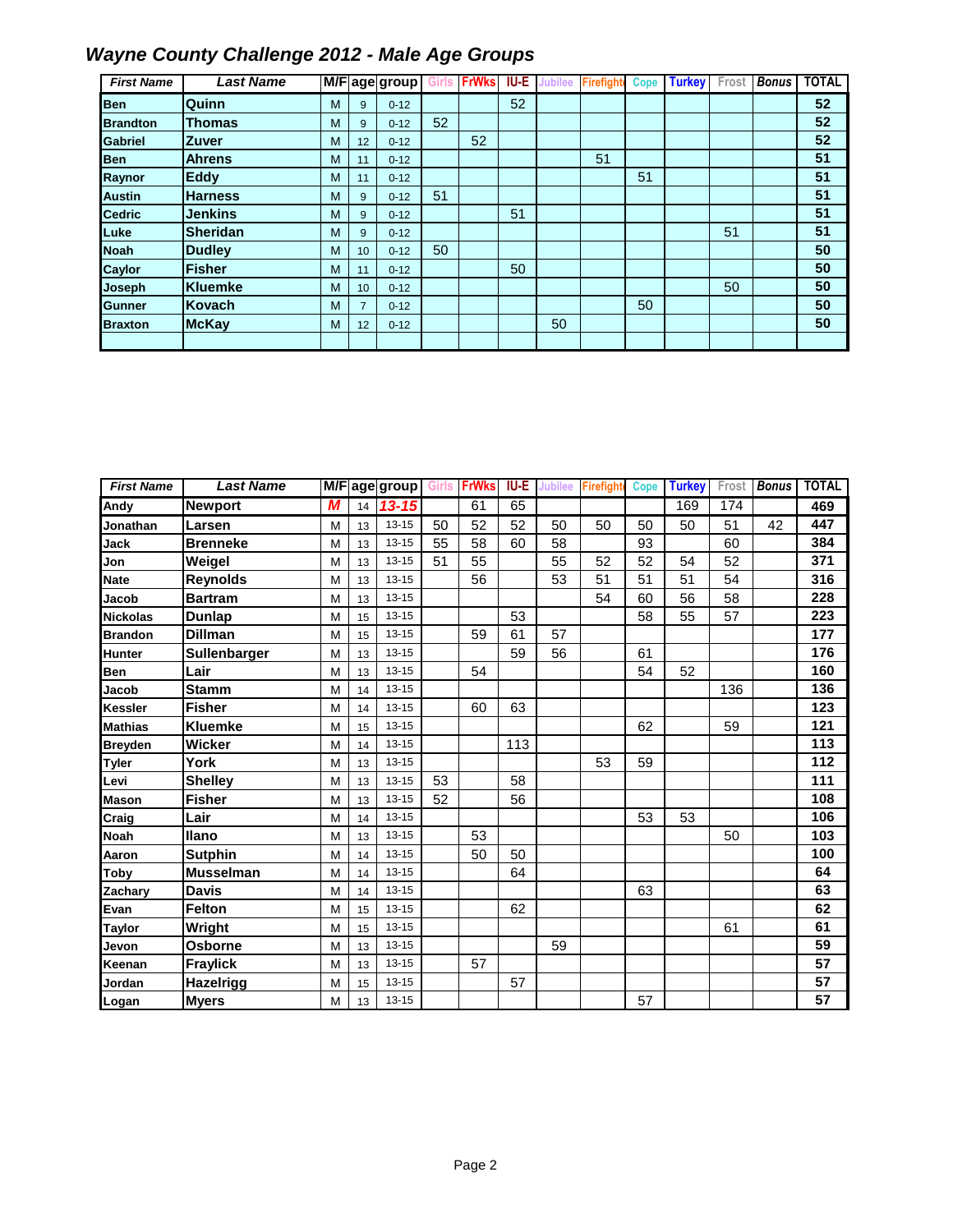| <b>First Name</b> | <b>Last Name</b>  |   |    | M/F age group |    | <b>FrWks</b> | <b>IU-E</b> | Jubilee | Firefight | Cope | <b>Turkey</b> | Frost | <b>Bonus</b> | <b>TOTAL</b> |
|-------------------|-------------------|---|----|---------------|----|--------------|-------------|---------|-----------|------|---------------|-------|--------------|--------------|
| <b>Matthew</b>    | <b>Brehm</b>      | M | 13 | $13 - 15$     |    |              |             |         |           | 56   |               |       |              | 56           |
| <b>Daniel</b>     | <b>Harper</b>     | M | 14 | $13 - 15$     |    |              |             |         |           |      |               | 56    |              | 56           |
| <b>Chance</b>     | <b>Klipstine</b>  | M | 13 | $13 - 15$     |    |              |             |         |           |      |               | 55    |              | 55           |
| Cooper            | <b>McCann</b>     | м | 14 | $13 - 15$     |    |              | 55          |         |           |      |               |       |              | 55           |
| <b>Seth</b>       | <b>Stegall</b>    | м | 14 | $13 - 15$     |    |              |             |         |           | 55   |               |       |              | 55           |
| <b>Seth</b>       | Conway            | м | 13 | $13 - 15$     |    |              | 54          |         |           |      |               |       |              | 54           |
| Peyton            | <b>Harrison</b>   | M | 13 | $13 - 15$     | 54 |              |             |         |           |      |               |       |              | 54           |
| <b>Austin</b>     | <b>Haus</b>       | M | 15 | $13 - 15$     |    |              |             | 54      |           |      |               |       |              | 54           |
| <b>David</b>      | Reeder            | M | 15 | $13 - 15$     |    |              |             |         |           |      |               | 53    |              | 53           |
| <b>Daniel</b>     | <b>Rheinhardt</b> | M | 15 | $13 - 15$     |    |              |             | 52      |           |      |               |       |              | 52           |
| Kirill            | Konorev           | M | 13 | $13 - 15$     |    |              |             | 51      |           |      |               |       |              | 51           |
| Taylor            | Proctor           | M | 13 | $13 - 15$     |    | 51           |             |         |           |      |               |       |              | 51           |
| Johnny            | <b>Smith</b>      | M | 14 | $13 - 15$     |    |              | 51          |         |           |      |               |       |              | 51           |
|                   |                   |   |    |               |    |              |             |         |           |      |               |       |              |              |

| <b>First Name</b> | <b>Last Name</b>       |   |    | M/Fage group | Girls | <b>FrWks</b> | <b>IU-E</b> | <b>Jubilee</b> | Firefight | <b>Cope</b> | <b>Turkey</b> | Frost | <b>Bonus</b> | <b>TOTAL</b> |
|-------------------|------------------------|---|----|--------------|-------|--------------|-------------|----------------|-----------|-------------|---------------|-------|--------------|--------------|
| Eric              | Yandl                  | M | 17 | $16 - 18$    | 140   | 63           |             | 151            |           | 146         | 50            |       |              | 550          |
| <b>Jacob</b>      | <b>Thompson</b>        | M | 17 | $16 - 18$    | 55    | 53           | 59          | 50             | 54        | 55          | 51            | 52    | 42           | 471          |
| Pedro             | <b>Feliciano</b>       | M | 16 | $16 - 18$    | 60    | 62           | 67          | 58             |           | 58          | 54            | 58    |              | 417          |
| <b>Andrew</b>     | <b>Hoover</b>          | M | 16 | $16 - 18$    |       | 52           | 62          | 52             | 53        | 54          |               | 45    |              | 318          |
| <b>Austin</b>     | <b>Bergfield</b>       | M | 17 | $16 - 18$    | 59    | 60           |             | 53             |           | 57          |               | 57    |              | 286          |
| <b>Stephen</b>    | <b>Scruggs</b>         | M | 17 | $16 - 18$    |       | 56           | 60          | 51             |           |             | 52            | 53    |              | 272          |
| Gil               | <b>Stamm</b>           | M | 18 | $16 - 18$    |       | 270          |             |                |           |             |               |       |              | 270          |
| Tim               | Gard                   | M | 18 | $16 - 18$    | 53    | 55           | 56          |                | 52        | 51          |               |       |              | 267          |
| Sean              | <b>McDaniel</b>        | M | 17 | $16 - 18$    | 54    | 58           | 63          | 55             |           |             |               |       |              | 230          |
| <b>Austin</b>     | <b>Adams</b>           | M | 16 | $16 - 18$    | 57    | 57           | 53          |                |           |             |               | 54    |              | 221          |
| Joe               | <b>Fuller</b>          | M | 17 | $16 - 18$    |       |              |             | 212            |           |             |               |       |              | 212          |
| Jalen             | <b>Sleet</b>           | M | 16 | $16 - 18$    |       | 61           | 65          | 57             |           |             |               |       |              | 183          |
| Alex              | <b>Vandivier</b>       | M | 16 | $16 - 18$    |       | 51           | 51          |                |           | 53          |               |       |              | 155          |
| <b>Matt</b>       | Glover                 | M | 16 | $16 - 18$    | 51    |              | 52          |                | 51        |             |               |       |              | 154          |
| Clay              | <b>Clark</b>           | M | 17 | $16 - 18$    |       |              | 68          | 59             |           |             |               |       |              | 127          |
| <b>Zakk</b>       | <b>Wolf</b>            | M | 18 | $16 - 18$    | 56    |              | 57          |                |           |             |               |       |              | 113          |
| <b>Michael</b>    | <b>Norrick</b>         | M | 18 | $16 - 18$    |       |              |             |                |           | 56          | 53            |       |              | 109          |
| <b>Charlie</b>    | <b>Stiens</b>          | M | 16 | $16 - 18$    | 52    |              | 50          |                |           |             |               |       |              | 102          |
| <b>Alex</b>       | <b>Baxter</b>          | M | 17 | $16 - 18$    | 50    |              |             |                |           | 50          |               |       |              | 100          |
| Adam              | <b>Klipstine</b>       | M | 18 | $16 - 18$    |       |              |             |                |           |             |               | 98    |              | 98           |
| So                | Kimoto                 | M | 16 | $16 - 18$    |       |              |             | 90             |           |             |               |       |              | 90           |
| Cylas             | <b>Conway</b>          | M | 16 | $16 - 18$    |       |              | 66          |                |           |             |               |       |              | 66           |
| <b>Trevor</b>     | <b>Phenis</b>          | M | 18 | $16 - 18$    |       |              | 64          |                |           |             |               |       |              | 64           |
| <b>Bryson</b>     | <b>Stevens</b>         | M | 18 | $16 - 18$    |       | 64           |             |                |           |             |               |       |              | 64           |
| <b>Alec</b>       | <b>Farrough-Waters</b> | M | 18 | $16 - 18$    |       |              | 61          |                |           |             |               |       |              | 61           |
| <b>Dustin</b>     | <b>Rice</b>            | M | 18 | $16 - 18$    | 61    |              |             |                |           |             |               |       |              | 61           |
| <b>Syrus</b>      | <b>Fletcher</b>        | M | 16 | $16 - 18$    |       |              |             |                |           |             |               | 60    |              | 60           |
| <b>Duncan</b>     | <b>Barbar</b>          | M | 18 | $16 - 18$    |       |              |             |                |           |             |               | 59    |              | 59           |
| John              | Young                  | M | 18 | $16 - 18$    |       | 59           |             |                |           |             |               |       |              | 59           |
| Tim               | <b>Harris</b>          | M | 17 | $16 - 18$    | 58    |              |             |                |           |             |               |       |              | 58           |
| James             | <b>Thomason</b>        | M | 18 | $16 - 18$    |       |              | 58          |                |           |             |               |       |              | 58           |
| <b>Sam</b>        | <b>Harper</b>          | M | 17 | $16 - 18$    |       |              |             |                |           |             |               | 56    |              | 56           |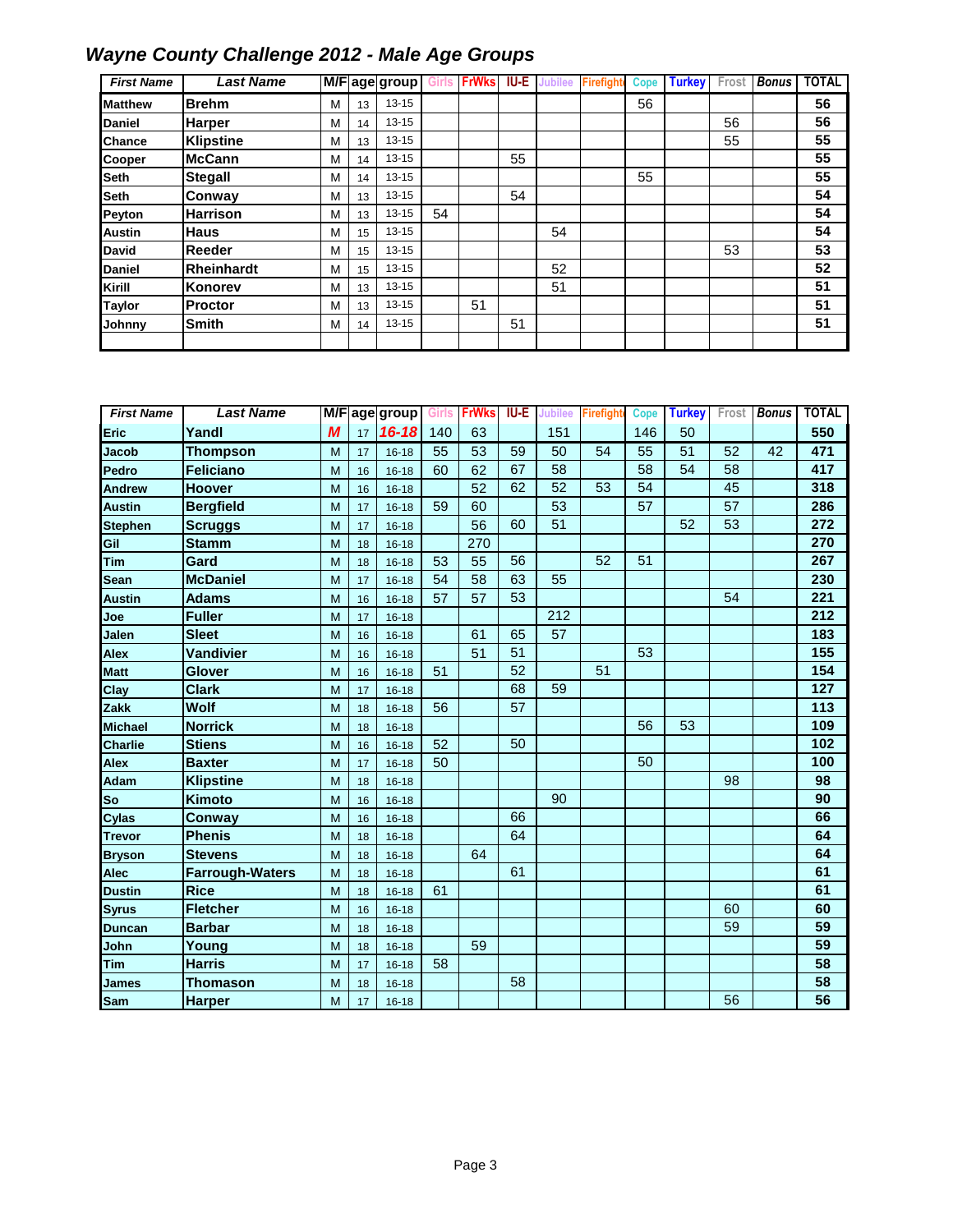| <b>First Name</b>  | <b>Last Name</b>   |   |    | M/Fage group | <b>FrWks</b> | IU-E | <b>Jubilee</b> | <b>Firefight</b> | <b>Cope</b> | <b>Turkey</b> | ⊦rost | <b>Bonus</b> | <b>TOTAL</b> |
|--------------------|--------------------|---|----|--------------|--------------|------|----------------|------------------|-------------|---------------|-------|--------------|--------------|
| <b>Michael</b>     | <b>Hoodlebrink</b> | M | 17 | $16 - 18$    |              |      | 56             |                  |             |               |       |              | 56           |
| <b>Damian</b>      | <b>Moster</b>      | M | 18 | $16 - 18$    |              | 55   |                |                  |             |               |       |              | 55           |
| <b>Robbie</b>      | <b>Perales</b>     | M | 17 | $16 - 18$    |              |      |                |                  |             |               | 55    |              | 55           |
| Jimmy              | <b>Bottoms</b>     | M | 17 | $16 - 18$    | 54           |      |                |                  |             |               |       |              | 54           |
| <b>Curtis</b>      | <b>Hieger</b>      | M | 18 | $16 - 18$    |              |      | 54             |                  |             |               |       |              | 54           |
| <b>Benjamin</b>    | <b>Proeschel</b>   | M | 17 | $16 - 18$    |              | 54   |                |                  |             |               |       |              | 54           |
| Tim                | <b>Mangas</b>      | M | 18 | $16 - 18$    |              |      |                |                  | 52          |               |       |              | 52           |
| <b>Christopher</b> | <b>Bateman</b>     | M | 18 | $16 - 18$    |              |      |                |                  |             |               | 51    |              | 51           |
| John Jr.           | <b>Proctor</b>     | M | 17 | $16 - 18$    | 50           |      |                |                  |             |               |       |              | 50           |
| Caleb              | <b>Stephens</b>    | M | 17 | $16 - 18$    |              |      |                |                  |             |               | 50    |              | 50           |
| <b>Brandon</b>     | Wetherell          | M | 16 | $16 - 18$    |              |      |                | 50               |             |               |       |              | 50           |
|                    |                    |   |    |              |              |      |                |                  |             |               |       |              |              |

| <b>First Name</b> | <b>Last Name</b> |   |    | M/F age group |    | Girls FrWks     | <b>IU-E</b> |    |                                       |    | Jubilee Firefight Cope Turkey | Frost            | <b>Bonus</b> | <b>TOTAL</b>    |
|-------------------|------------------|---|----|---------------|----|-----------------|-------------|----|---------------------------------------|----|-------------------------------|------------------|--------------|-----------------|
| <b>Seth</b>       | <b>Prince</b>    | M | 19 | 19-24         |    |                 | 298         |    | Only 2 Races - Not Eligible for Award |    |                               | $\overline{212}$ |              | 510             |
| Logan             | <b>Seals</b>     | М | 23 | 19-24         | 55 | $\overline{53}$ | 55          | 58 | 54                                    | 55 | 54                            | 57               | 42           | 483             |
| <b>Tyler</b>      | <b>Hostetler</b> | M | 21 | 19-24         | 56 | 51              | 56          | 54 | 52                                    | 53 | 52                            | 55               | 42           | 471             |
| Aaron             | <b>Myers</b>     | M | 20 | 19-24         |    | 141             | 203         |    |                                       |    |                               |                  |              | 344             |
| Hunter            | Lambright        | M | 21 | 19-24         | 53 | 50              | 53          | 53 | 50                                    | 50 |                               |                  |              | 309             |
| <b>Patrick</b>    | <b>Smith</b>     | M | 20 | 19-24         | 58 | 183             |             |    |                                       |    |                               | 62               |              | 303             |
| <b>Timothy</b>    | Lowman           | M | 23 | 19-24         |    |                 | 61          |    | 169                                   | 58 |                               |                  |              | 288             |
| Garrett           | <b>Singer</b>    | M | 23 | 19-24         |    | 56              |             | 59 | 111                                   |    |                               | 61               |              | 287             |
| <b>Taylor</b>     | Gray             | M | 19 | 19-24         | 57 | 57              |             | 60 |                                       |    | 111                           |                  |              | 285             |
| Ray               | <b>Seals</b>     | M | 24 | 19-24         |    |                 |             |    | 53                                    | 54 | 53                            | 56               |              | 216             |
| Tim               | Wysong           | M | 24 | 19-24         | 50 |                 | 50          | 50 |                                       |    | 50                            |                  |              | 200             |
| <b>Brett</b>      | <b>Singer</b>    | M | 20 | 19-24         |    | 55              |             |    | 140                                   |    |                               |                  |              | 195             |
| <b>Brandon</b>    | <b>Arnett</b>    | M | 21 | 19-24         |    | 58              | 60          |    |                                       | 57 |                               |                  |              | 175             |
| Jared             | King             | M | 19 | 19-24         |    |                 | 57          | 57 | 51                                    |    |                               |                  |              | 165             |
| Sean              | Vance            | М | 22 | 19-24         |    |                 |             | 55 |                                       |    |                               | 54               |              | 109             |
| Jerome            | <b>Draculan</b>  | M | 21 | 19-24         | 51 |                 |             |    |                                       | 51 |                               |                  |              | 102             |
| Simon             | Conrad           | M | 20 | 19-24         |    |                 |             |    |                                       |    |                               | 63               |              | 63              |
| Charlie           | <b>Boyd</b>      | M | 20 | 19-24         |    |                 |             |    |                                       |    |                               | 60               |              | 60              |
| <b>Austin</b>     | <b>Mullikin</b>  | M | 21 | 19-24         |    |                 | 59          |    |                                       |    |                               |                  |              | 59              |
| John              | Rezende-Shalom   | M | 20 | 19-24         |    |                 |             |    |                                       |    |                               | 59               |              | 59              |
| Robbie            | Lane             | M | 21 | 19-24         |    |                 |             |    |                                       |    |                               | 58               |              | 58              |
| Jordan            | Weatherford      | M | 22 | 19-24         |    |                 | 58          |    |                                       |    |                               |                  |              | 58              |
| Kyle              | Hall             | M | 19 | 19-24         |    |                 |             |    |                                       | 56 |                               |                  |              | $\overline{56}$ |
| <b>Shane</b>      | <b>Pribble</b>   | M | 24 | 19-24         |    |                 |             | 56 |                                       |    |                               |                  |              | 56              |
| Joseph            | Cravens          | М | 21 | 19-24         |    |                 | 54          |    |                                       |    |                               |                  |              | $\overline{54}$ |
| Ryan              | Frame            | M | 24 | 19-24         | 54 |                 |             |    |                                       |    |                               |                  |              | 54              |
| Richie            | Turner           | M | 21 | 19-24         |    | 54              |             |    |                                       |    |                               |                  |              | 54              |
| Levi              | <b>Simpson</b>   | M | 22 | 19-24         |    |                 |             |    |                                       |    |                               | 53               |              | 53              |
| Chad              | <b>Balilo</b>    | M | 19 | 19-24         |    |                 |             | 52 |                                       |    |                               |                  |              | 52              |
| Adam              | Coffin           | M | 23 | 19-24         |    |                 | 52          |    |                                       |    |                               |                  |              | $\overline{52}$ |
| <b>Bob</b>        | <b>Endicott</b>  | M | 21 | 19-24         |    |                 |             |    |                                       |    |                               | 52               |              | 52              |
| Spencer           | Ervin            | M | 23 | 19-24         |    | 52              |             |    |                                       |    |                               |                  |              | 52              |
| <b>Dylan</b>      | <b>Frame</b>     | M | 19 | 19-24         | 52 |                 |             |    |                                       |    |                               |                  |              | 52              |
| Benjamin          | <b>Turner</b>    | М | 19 | 19-24         |    |                 |             |    |                                       | 52 |                               |                  |              | 52              |
| Joseph            | Ames             | M | 19 | 19-24         |    |                 | 51          |    |                                       |    |                               |                  |              | 51              |
| Jamie             | <b>Brockman</b>  | M | 22 | 19-24         |    |                 |             |    |                                       |    |                               | 51               |              | $\overline{51}$ |
| Jordan            | Payne            | M | 21 | 19-24         |    |                 |             | 51 |                                       |    |                               |                  |              | 51              |
| Justin            | Witham           | M | 23 | 19-24         |    |                 |             |    |                                       |    | 51                            |                  |              | $\overline{51}$ |
| Wil               | Hortan           | M | 23 | 19-24         |    |                 |             |    |                                       |    |                               | 50               |              | $\overline{50}$ |
|                   |                  |   |    |               |    |                 |             |    |                                       |    |                               |                  |              |                 |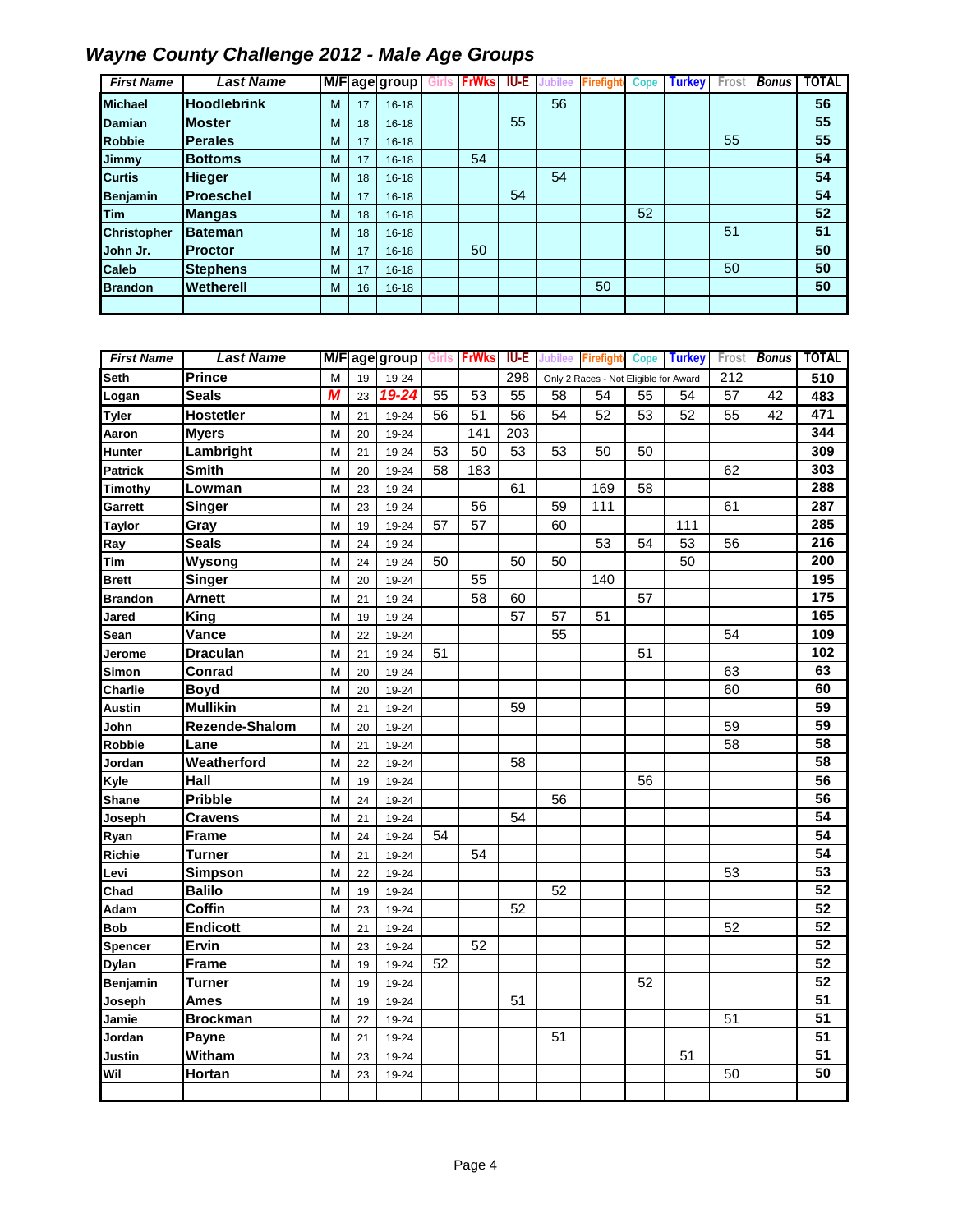| <b>First Name</b>      | <b>Last Name</b>                  |        |          | M/F age group      | Girls | <b>FrWks</b> | IU-E            | <b>Jubilee</b> | Firefight       | <b>Cope</b> | <b>Turkey</b> |    | Frost <b>Bonus</b> | <b>TOTAL</b>    |
|------------------------|-----------------------------------|--------|----------|--------------------|-------|--------------|-----------------|----------------|-----------------|-------------|---------------|----|--------------------|-----------------|
| Ronald                 | <b>Ross</b>                       | M      | 27       | 25-29              | 62    | 64           | 65              | 58             | 58              | 58          | 56            | 64 | 42                 | 527             |
| Aaron                  | Ervin                             | M      | 28       | 25-29              | 60    | 60           | 62              | 56             | 56              | 57          | 54            | 60 | 42                 | 507             |
| <b>Ben</b>             | <b>Climer</b>                     | M      | 27       | $25 - 29$          | 56    | 56           | 59              | 53             | 54              | 55          | 53            | 59 | 42                 | 487             |
| Kyle                   | <b>Kolopanis</b>                  | M      | 29       | 25-29              | 53    | 54           | 57              | 51             | 52              | 53          | 52            | 55 | 42                 | 469             |
| Kyle                   | <b>Newton</b>                     | M      | 25       | $25 - 29$          | 50    | 50           | 52              | 50             | 50              | 51          | 50            | 50 | 42                 | 445             |
| Sean                   | <b>Andreas</b>                    | M      | 28       | $25 - 29$          | 64    | 63           | 64              | 57             |                 | 59          | 55            | 63 |                    | 425             |
| <b>Michael</b>         | <b>Mitchell</b>                   | M      | 29       | $25 - 29$          | 55    | 57           | 60              | 52             | 55              | 54          |               |    |                    | 333             |
| <b>Jonathan</b>        | Geise                             | M      | 25       | 25-29              | 52    |              |                 |                | 51              | 50          | 51            | 52 |                    | 256             |
| <b>Michael</b>         | <b>Pointis</b>                    | M      | 26       | $25 - 29$          | 61    | 62           |                 |                | 57              |             |               | 54 |                    | 234             |
| <b>Brent</b>           | <b>Bowman</b>                     | M      | 27       | $25 - 29$          |       | 53           | 58              | 54             | $\overline{53}$ |             |               |    |                    | 218             |
| Josh                   | <b>Stiens</b>                     | M      | 25       | 25-29              | 59    | 61           | 63              |                |                 |             |               |    |                    | 183             |
| Dean                   | <b>Knapp</b>                      | M      | 28       | 25-29              | 58    | 58           |                 |                |                 |             |               | 56 |                    | $\frac{1}{172}$ |
| Sean                   | <b>Kennedy</b>                    | M      | 25       | 25-29              | 65    |              | 66              |                |                 |             |               |    |                    | 131             |
| William                | <b>Taylor</b>                     | M      | 25       | 25-29              |       |              | 61              |                |                 |             |               | 61 |                    | 122             |
| <b>Adam</b>            | Cobb                              | M      | 29       | 25-29              |       | 55           |                 |                |                 |             |               | 57 |                    | $\frac{1}{112}$ |
| <b>Scott</b>           | <b>Bartel</b>                     | M      | 27       | $25 - 29$          |       |              |                 |                |                 |             |               | 65 |                    | 65              |
| <b>Matt</b>            | <b>Bailey</b>                     | M      | 28       | 25-29              | 63    |              |                 |                |                 |             |               |    |                    | 63              |
| Corey                  | <b>Mowen</b>                      | M      | 25       | 25-29              |       |              |                 |                |                 |             |               | 62 |                    | 62              |
| <b>Chuck</b>           | <b>Powell</b>                     | M      | 26       | $25 - 29$          |       | 59           |                 |                |                 |             |               |    |                    | 59              |
| Jason                  | <b>Talbot</b>                     | M      | 28       | $25 - 29$          |       |              |                 |                |                 |             |               | 58 |                    | 58              |
| <b>Robert</b>          | <b>May</b>                        | M      | 28       | $25 - 29$          | 57    |              |                 |                |                 |             |               |    |                    | 57              |
| Doug                   | <b>Hudon</b>                      | M      | 25       | 25-29              |       |              |                 |                |                 | 56          |               |    |                    | 56              |
| <b>Brandon</b>         | <b>Krofta</b>                     | M      | 28       | 25-29              |       |              | 56              |                |                 |             |               |    |                    | 56              |
| <b>Andrew</b>          | Goodpaster                        | M      | 26       | 25-29              |       |              | 55              | 55             |                 |             |               |    |                    | 55<br>55        |
| Reuben<br><b>Brian</b> | <b>McCracken</b><br><b>Bailey</b> | M<br>M | 28<br>26 | $25 - 29$<br>25-29 |       |              | $\overline{54}$ |                |                 |             |               |    |                    | 54              |
| <b>Shane</b>           | <b>Liedeke</b>                    | M      | 26       | $25 - 29$          | 54    |              |                 |                |                 |             |               |    |                    | 54              |
| Kyle                   | <b>Frost</b>                      | M      | 25       | 25-29              |       |              |                 |                |                 |             |               | 53 |                    | 53              |
| <b>Mike</b>            | <b>Taylor</b>                     | M      | 28       | $25 - 29$          |       |              | 53              |                |                 |             |               |    |                    | 53              |
| <b>Blake</b>           | <b>Carpenter</b>                  | M      | 25       | $25 - 29$          |       |              |                 |                |                 | 52          |               |    |                    | 52              |
| Andy                   | <b>Chapman</b>                    | M      | 29       | $25 - 29$          |       | 52           |                 |                |                 |             |               |    |                    | $\overline{52}$ |
| Adetokunbo             | <b>Adeshile</b>                   | M      | 26       | $25 - 29$          |       |              | 51              |                |                 |             |               |    |                    | 51              |
| Casey                  | <b>Corbly</b>                     | M      | 29       | 25-29              |       |              |                 |                |                 |             |               | 51 |                    | $\overline{51}$ |
| <b>Brent</b>           | <b>Henderson</b>                  | M      | 27       | 25-29              | 51    |              |                 |                |                 |             |               |    |                    | 51              |
| Jeff                   | <b>Schmidt</b>                    | M      | 29       | $25 - 29$          |       | 51           |                 |                |                 |             |               |    |                    | $\overline{51}$ |
| <b>David</b>           | Dearing                           | M      | 28       | 25-29              |       |              | 50              |                |                 |             |               |    |                    | 50              |
|                        |                                   |        |          |                    |       |              |                 |                |                 |             |               |    |                    |                 |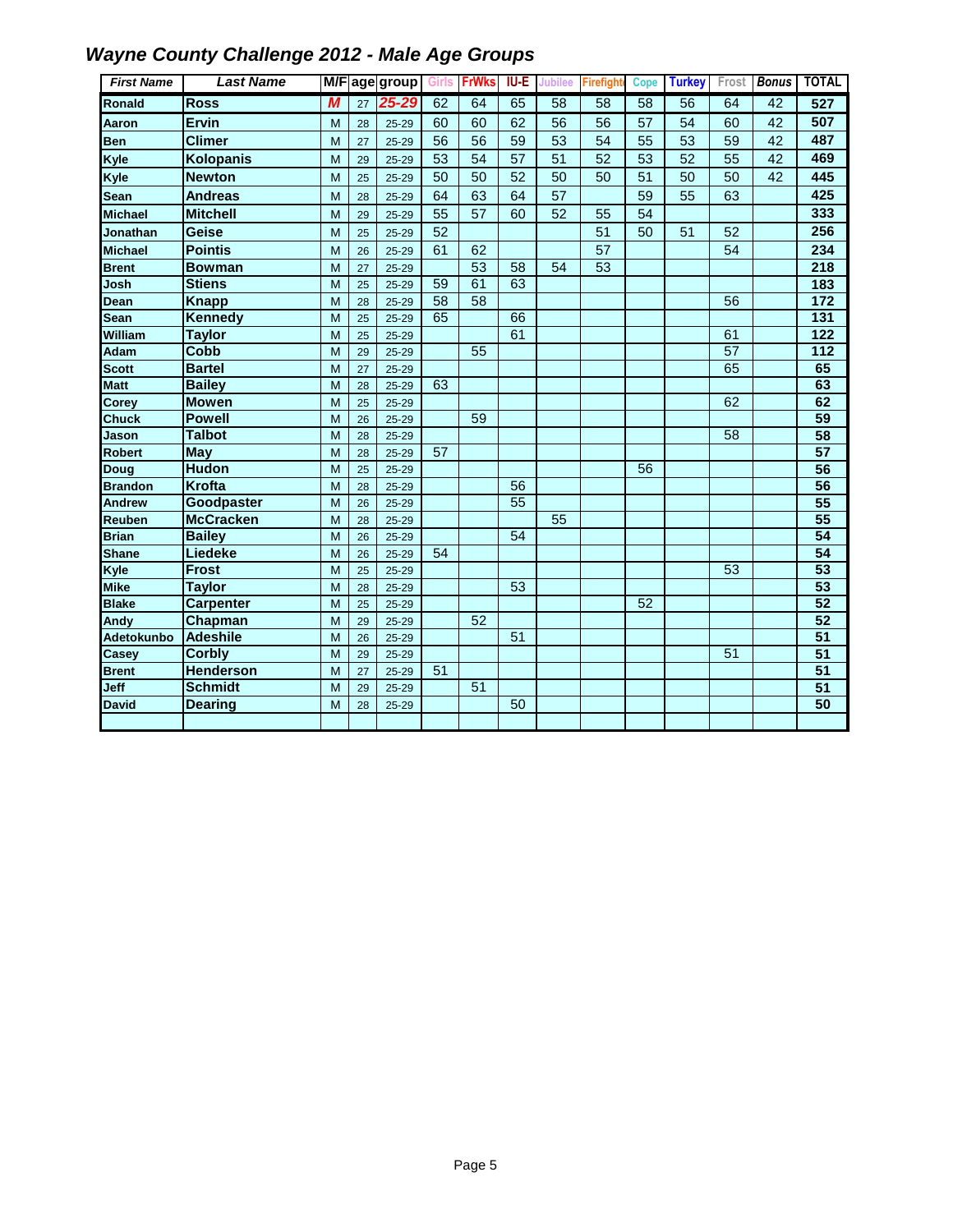| <b>First Name</b> | <b>Last Name</b>         |        |          | M/F age group  | Girls           | <b>FrWks</b>    | <b>IU-E</b>     | <b>Jubilee</b>  | Firefight       | Cope            | <b>Turkey</b>   | Frost | <b>Bonus</b> | <b>TOTAL</b>     |
|-------------------|--------------------------|--------|----------|----------------|-----------------|-----------------|-----------------|-----------------|-----------------|-----------------|-----------------|-------|--------------|------------------|
| <b>Steve</b>      | <b>Hayes</b>             | M      | 32       | 30-34          | 233             | 80              | 159             | 126             |                 | 183             | 147             |       |              | 928              |
| <b>Scott</b>      | Meinardi                 | М      | 31       | 30-34          | 75              | 79              | 64              | 65              | 94              | 66              | 45              | 61    | 35           | 584              |
| Jeremy            | <b>Browning</b>          | M      | 30       | 30-34          | 69              | 70              | 63              | 64              | 64              | 61              | 57              | 59    | 42           | 549              |
| Andrew            | <b>Shepherd</b>          | M      | 30       | 30-34          | 64              | 72              | 61              | 63              | 65              | 62              | 59              | 58    | 42           | 546              |
| Josh              | Morgan                   | M      | 32       | 30-34          | 65              | 65              | 59              | 60              | 63              | 64              | 61              | 60    | 42           | 539              |
| <b>Jared</b>      | <b>Haley</b>             | M      | 31       | 30-34          | 52              | $\overline{53}$ | 54              | 54              | 56              | $\overline{56}$ | 54              | 54    | 42           | 475              |
| <b>Michael</b>    | Jacob                    | M      | 34       | 30-34          | 50              | $\overline{50}$ | 51              | $\overline{51}$ | 52              | 50              | $\overline{50}$ | 52    | 42           | 448              |
| Craig             | Weigel                   | M      | 34       | 30-34          | 74              | 57              |                 | $\overline{58}$ | 62              | 65              | $\overline{56}$ | 62    |              | 434              |
| Andy              | <b>Frazier</b>           | M      | 33       | 30-34          | 62              | 66              | 60              | 59              | 61              | 60              | 55              |       |              | 423              |
| <b>Nick</b>       | <b>Andreas</b>           | M      | 31       | 30-34          |                 | 52              | 53              | 52              | 54              | 55              | $\overline{53}$ | 53    |              | 372              |
| <b>Brad</b>       | <b>Stahlhut</b>          | M      | 32       | 30-34          |                 | 68              | $\overline{58}$ | 55              | $\overline{55}$ | $\overline{54}$ | 52              |       |              | 342              |
| <b>Michael</b>    | Vaughn                   | M      | 31       | 30-34          | 51              | 54              |                 | 50              | 53              |                 | $\overline{51}$ |       |              | 259              |
| <b>Michael</b>    | <b>Dugar</b>             | M      | 31       | 30-34          |                 | $\overline{73}$ |                 | 61              |                 | 63              | 60              |       |              | 257              |
| <b>Dustin</b>     | <b>Russell</b>           | M      | 32       | 30-34          | 61              |                 |                 |                 | 59              | 58              |                 | 56    |              | 234              |
| Rich              | <b>Allen</b>             | M      | 30       | 30-34          | 66              | 74              |                 | 62              |                 |                 |                 |       |              | 202              |
| Landon            | Coyle                    | M      | 33       | 30-34          | 59              | 56              | 57              |                 |                 |                 |                 |       |              | 172              |
| <b>Dustin</b>     | <b>Thornburg</b>         | M      | 33       | 30-34          | 57              | $\overline{58}$ |                 | 57              |                 |                 |                 |       |              | 172              |
| <b>Brett</b>      | <b>Stewart</b>           | M      | 30       | 30-34          | 68              | $\overline{76}$ |                 |                 |                 |                 |                 |       |              | 144              |
| <b>Matt</b>       | Amos                     | M      | 34       | 30-34          | 67              | 71              |                 |                 |                 |                 |                 |       |              | $\frac{1}{138}$  |
| Greg              | Ingram                   | M      | 34       | 30-34          | 76              |                 |                 |                 |                 |                 | 62              |       |              | 138              |
| Jason             | Whitney                  | M      | 34       | 30-34          | $\overline{73}$ |                 |                 |                 |                 | 59              |                 |       |              | $\overline{132}$ |
| <b>Brad</b>       | VanVleet                 | M      | 33       | 30-34          |                 | 75              |                 |                 |                 | $\overline{53}$ |                 |       |              | 128              |
| Eric              | <b>Fields</b>            | M      | 31       | 30-34          | 55              | 61              |                 |                 |                 |                 |                 |       |              | 116              |
| <b>David</b>      | <b>Swafford</b>          | M      | 33       | 30-34          |                 |                 |                 |                 | 51              | 57              |                 |       |              | 108              |
| <b>Steve</b>      | <b>Casebolt</b>          | M      | 33       | 30-34          |                 | 78              |                 |                 |                 |                 |                 |       |              | 78               |
| <b>James</b>      | <b>Byrd</b>              | M      | 33       | 30-34          |                 | 77              |                 |                 |                 |                 |                 |       |              | $\overline{77}$  |
| <b>Todd</b>       | <b>Thomas</b>            | M      | 30       | 30-34          | $\overline{72}$ |                 |                 |                 |                 |                 |                 |       |              | $\overline{72}$  |
| Jeremy            | <b>Helmsing</b>          | M      | 30       | 30-34          | $\overline{71}$ |                 |                 |                 |                 |                 |                 |       |              | $\overline{71}$  |
| <b>Matt</b>       | Logston                  | M      | 32       | 30-34          | 70              |                 |                 |                 |                 |                 |                 |       |              | 70               |
| Dan               | <b>Schmidt</b>           | M      | 34       | 30-34          |                 | 69              |                 |                 |                 |                 |                 |       |              | 69               |
| <b>Brooks</b>     | <b>Baker</b>             | M      | 31       | 30-34          |                 | 67              |                 |                 |                 |                 |                 |       |              | 67               |
| Jr                | <b>McMullen</b>          | M      | 33       | 30-34          |                 | 64<br>63        |                 |                 |                 |                 |                 |       |              | 64               |
| John<br>Justin    | Owens<br><b>Scheiben</b> | M<br>M | 32<br>31 | 30-34<br>30-34 | 63              |                 |                 |                 |                 |                 |                 |       |              | 63<br>63         |
| Charlie           | Ferguson                 | M      | 30       | 30-34          |                 | 62              |                 |                 |                 |                 |                 |       |              | 62               |
| Joe               | Onder                    | M      | 31       | 30-34          |                 |                 | 62              |                 |                 |                 |                 |       |              | 62               |
| Justin            | <b>Ferriell</b>          | M      | 33       | 30-34          | 60              |                 |                 |                 |                 |                 |                 |       |              | 60               |
| Shawn             | Jackson                  | M      | 32       | 30-34          |                 | 60              |                 |                 |                 |                 |                 |       |              | 60               |
| <b>Charlie</b>    | <b>Beinart</b>           | M      | 34       | 30-34          |                 | 59              |                 |                 |                 |                 |                 |       |              | 59               |
| <b>Bob</b>        | <b>Blevens</b>           | M      | 34       | $30 - 34$      |                 |                 |                 |                 |                 |                 | 58              |       |              | 58               |
| Jeremy            | Hamilton                 | М      | 34       | 30-34          | 58              |                 |                 |                 |                 |                 |                 |       |              | 58               |
| Zach              | <b>Hawk</b>              | M      | 34       | 30-34          |                 |                 |                 |                 | 58              |                 |                 |       |              | 58               |
| Thomas            | <b>Gross</b>             | M      | 33       | 30-34          |                 |                 |                 |                 | $\overline{57}$ |                 |                 |       |              | $\overline{57}$  |
| <b>Scott</b>      | Weaver                   | M      | 33       | 30-34          |                 |                 |                 |                 |                 |                 |                 | 57    |              | $\overline{57}$  |
| Jon               | Hale                     | M      | 31       | 30-34          |                 |                 | 56              |                 |                 |                 |                 |       |              | 56               |
| Ari               | <b>Hurwitz</b>           | M      | 33       | 30-34          | 56              |                 |                 |                 |                 |                 |                 |       |              | 56               |
| Michael           | <b>Payne</b>             | M      | 31       | 30-34          |                 |                 |                 | 56              |                 |                 |                 |       |              | 56               |
| <b>Kris</b>       | <b>Bergan</b>            | M      | 31       | 30-34          |                 |                 | 55              |                 |                 |                 |                 |       |              | 55               |
| <b>Justin</b>     | <b>Daniels</b>           | M      | 31       | 30-34          |                 |                 |                 |                 |                 |                 |                 | 55    |              | 55               |
| <b>Matthew</b>    | Minor                    | М      | 31       | 30-34          |                 | 55              |                 |                 |                 |                 |                 |       |              | 55               |
| <b>Samuel</b>     | <b>Sellers</b>           | M      | 30       | 30-34          | 54              |                 |                 |                 |                 |                 |                 |       |              | 54               |
| John              | <b>Hurley</b>            | M      | 32       | 30-34          |                 |                 |                 | 53              |                 |                 |                 |       |              | $\overline{53}$  |
| <b>Patrick</b>    | Rinehart                 | M      | 34       | 30-34          | 53              |                 |                 |                 |                 |                 |                 |       |              | $\overline{53}$  |
| Robert            | Payton                   | M      | 32       | 30-34          |                 |                 | 52              |                 |                 |                 |                 |       |              | $\overline{52}$  |
| Shawn             | <b>Pennington</b>        | M      | 30       | 30-34          |                 |                 |                 |                 |                 | 52              |                 |       |              | 52               |
| Tim               | Appledorm                | M      | 34       | 30-34          |                 | 51              |                 |                 |                 |                 |                 |       |              | 51               |
| Jason             | <b>Middleton</b>         | M      | 32       | 30-34          |                 |                 |                 |                 |                 |                 |                 | 51    |              | $\overline{51}$  |
| <b>Nick</b>       | Thornbro                 | M      | 33       | 30-34          |                 |                 |                 |                 |                 | 51              |                 |       |              | $\overline{51}$  |
| James             | <b>Fisher</b>            | М      | 31       | 30-34          |                 |                 |                 |                 |                 |                 |                 | 50    |              | 50               |
| <b>Bart</b>       | <b>Mays</b>              | м      | 30       | 30-34          |                 |                 |                 |                 | 50              |                 |                 |       |              | 50               |
| Tracy             | Soper                    | M      | 32       | 30-34          |                 |                 | 50              |                 |                 |                 |                 |       |              | 50               |
|                   |                          |        |          |                |                 |                 |                 |                 |                 |                 |                 |       |              |                  |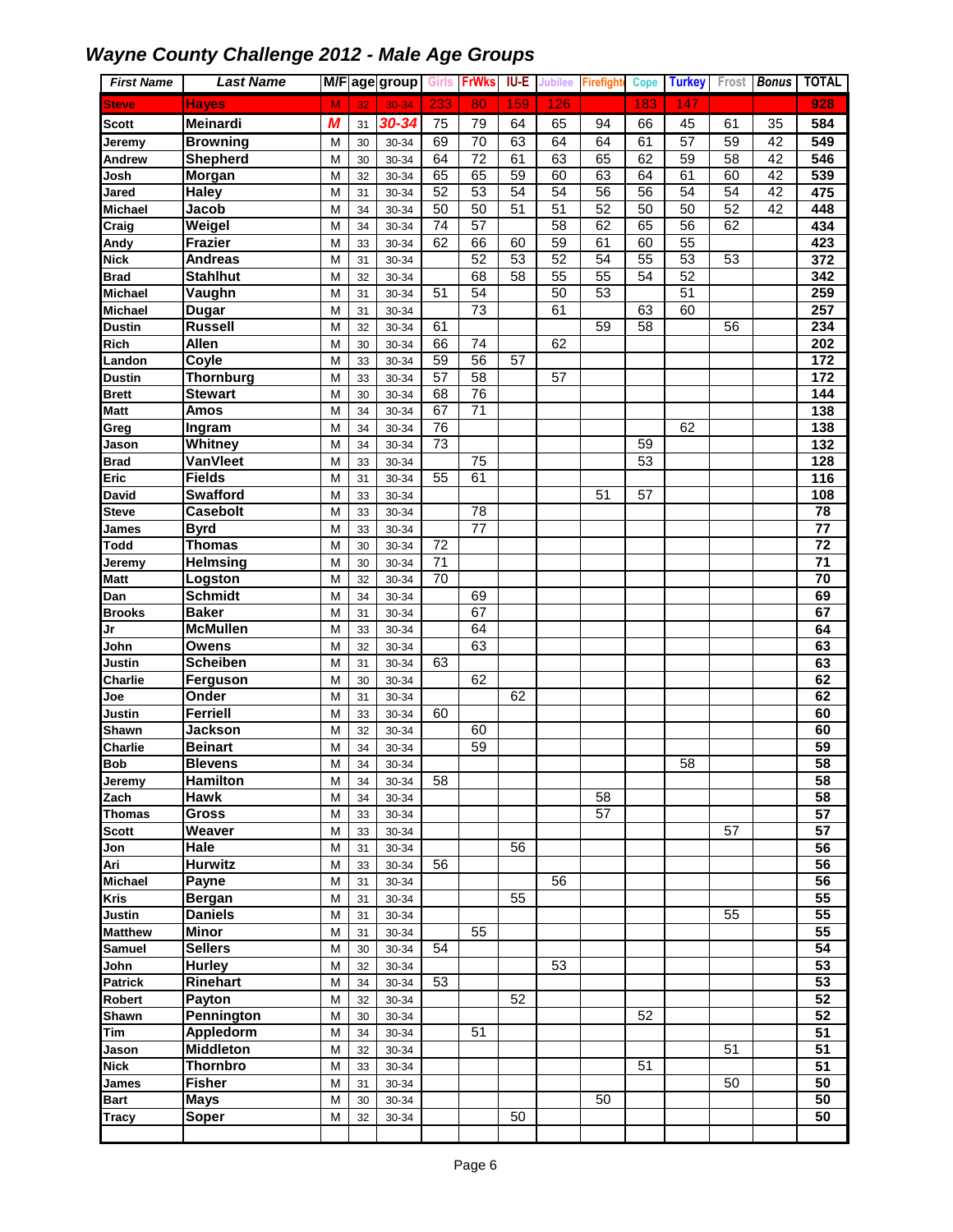| <b>First Name</b>       | <b>Last Name</b>             |        |          | M/F age group  | Girls           | <b>FrWks</b>    | <b>IU-E</b>     | Jubilee         | Firefight       | <b>Cope</b>     | <b>Turkey</b> | Frost           | <b>Bonus</b> | <b>TOTAL</b>     |
|-------------------------|------------------------------|--------|----------|----------------|-----------------|-----------------|-----------------|-----------------|-----------------|-----------------|---------------|-----------------|--------------|------------------|
| <b>Rick</b>             | <b>Duncan</b>                | M      | 38       | 35-39          | 67              | 65              | 72              | 64              | 67              | 65              | 61            | 64              | 42           | 567              |
| Jesse                   | <b>Jaynes</b>                | M      | 39       | 35-39          | 63              | 62              | 69              | 62              | 64              | 66              | 63            | 65              | 42           | 556              |
| <b>Dave</b>             | <b>Snow</b>                  | M      | 35       | 35-39          | 70              | 50              | 71              | 61              | 66              | 61              | 62            | 63              | 37           | 541              |
| Joe                     | <b>Farlow</b>                | M      | 37       | 35-39          | 62              | 58              | 63              | 59              | 60              | 56              | 56            | $\overline{58}$ | 42           | 514              |
| Pete                    | Larson                       | M      | 36       | 35-39          | 58              | 57              | 58              | 57              | 62              | 55              | 57            | 59              | 42           | 505              |
| <b>Todd</b>             | <b>Moistner</b>              | M      | 35       | 35-39          | 54              | $\overline{53}$ | 59              | $\overline{56}$ | $\overline{58}$ | 54              | 55            | $\overline{56}$ | 42           | 487              |
| Joe                     | <b>Wilmot</b>                | M      | 36       | 35-39          | 61              | 55              | $\overline{57}$ | 52              | $\overline{56}$ | 53              | 54            | $\overline{55}$ | 42           | 485              |
| <b>Brian</b>            | Green                        | M      | 38       | 35-39          | 66              |                 | 74              | 66              | 65              | 64              | 60            | 62              |              | 457              |
| Kenny                   | <b>Newhouse</b>              | M      | 39       | 35-39          | 52              | 52              | $\overline{53}$ | 53              | 52              | $\overline{51}$ | 50            | 50              | 42           | 455              |
| <b>Scott</b>            | <b>Deaton</b>                | M      | 39       | 35-39          | 50              | 50              | 50              | 54              | 53              | 50              | 51            | 51              | 42           | 451              |
| <b>Ben</b>              | Zumbrun                      | M      | 37       | 35-39          | 53              |                 | $\overline{55}$ | 55              |                 | $\overline{52}$ | 52            | 52              |              | 319              |
| <b>Shane</b>            | <b>McDaniel</b>              | M      | 38       | 35-39          | $\overline{57}$ | 59              | 66              | 60              | 59              |                 |               |                 |              | 301              |
| Aaron                   | Johnson                      | M      | 36       | 35-39          | 59              | 61              | 62              | 58              | 57              |                 |               |                 |              | 297              |
| Andy                    | <b>Roberts</b>               | M      | 38       | 35-39          | $\overline{71}$ | 67              |                 |                 | 55              | 63              |               |                 |              | 256              |
| <b>Brian</b>            | <b>Hewitt</b>                | M      | 39       | 35-39          | 73              |                 | 75              | 67              |                 |                 |               |                 |              | $\overline{215}$ |
| Jason                   | <b>Newton</b>                | M      | 37       | 35-39          |                 | 64              | $\overline{70}$ |                 |                 | 62              |               |                 |              | 196              |
| Chad                    | <b>Ward</b>                  | M      | 38       | 35-39          | 64              |                 | 68              |                 |                 |                 | 59            |                 |              | 191              |
| Tad                     | <b>Barrett</b>               | M      | 38       | 35-39          | 60              | 60              |                 |                 |                 | 58              |               |                 |              | 178              |
| <b>Travis</b>           | <b>Cates</b>                 | M      | 38       | 35-39          |                 |                 |                 |                 | 61              | $\overline{57}$ | 58            |                 |              | $\frac{1}{176}$  |
| <b>Ross</b>             | Alexander                    | M      | 39       | 35-39          | 55              | 54              | 61              |                 |                 |                 |               |                 |              | 170              |
| <b>Brad</b>             | <b>Fisher</b>                | M      | 39       | 35-39          |                 | 51              | 56              |                 | 54              |                 |               |                 |              | 161              |
| <b>Tom</b>              | <b>Ritter</b>                | M      | 39       | 35-39          |                 |                 | 52              | 51              | 51              |                 |               |                 |              | 154              |
| <b>Ricky</b>            | <b>Dixon</b>                 | M      | 38       | 35-39          |                 |                 | 51              | $\overline{50}$ | 50              |                 |               |                 |              | $\overline{151}$ |
| John                    | <b>Berger</b>                | M      | 35       | 35-39          | 72              |                 |                 | 65              |                 |                 |               |                 |              | $\overline{137}$ |
| <b>Chris</b>            | Pegg                         | M      | 36       | 35-39          | 69              | 63              |                 |                 |                 |                 |               |                 |              | $\overline{132}$ |
| <b>Scott</b>            | <b>Caldwell</b>              | M      | 38       | 35-39          |                 |                 | 67              |                 |                 | 59              |               |                 |              | 126              |
| Keith                   | <b>Morey</b>                 | M      | 38       | 35-39          | 45              | 68              |                 |                 |                 |                 |               |                 |              | $\overline{113}$ |
| Adam                    | <b>Scott</b>                 | M      | 37       | 35-39          | 68              |                 |                 |                 |                 | 45              |               |                 |              | 113              |
| <b>Brian</b>            | <b>Derrer</b>                | M      | 38       | 35-39          | 56              | 56              |                 |                 |                 |                 |               |                 |              | $\frac{1}{112}$  |
| <b>Shawndale</b>        | <b>Brown</b>                 | M<br>M | 37       | 35-39          |                 |                 | 76              |                 |                 |                 | 53            | 57              |              | 110<br>76        |
| <b>Jeremy</b><br>Andrew | <b>Baney</b><br><b>Scott</b> | M      | 37       | 35-39<br>35-39 | 74              |                 |                 |                 |                 |                 |               |                 |              | 74               |
| <b>Nick</b>             | <b>Dudas</b>                 | M      | 35<br>35 | 35-39          |                 |                 | $\overline{73}$ |                 |                 |                 |               |                 |              | $\overline{73}$  |
| Adam                    | <b>Barton</b>                | M      | 35       | 35-39          |                 | 69              |                 |                 |                 |                 |               |                 |              | 69               |
| <b>Dale</b>             | <b>Brown</b>                 | M      | 37       | 35-39          |                 | 66              |                 |                 |                 |                 |               |                 |              | 66               |
| <b>William</b>          | <b>Drook</b>                 | M      | 39       | 35-39          |                 |                 |                 |                 |                 |                 | 65            |                 |              | 65               |
| <b>Travis</b>           | <b>Rutledge</b>              | M      | 38       | 35-39          |                 |                 | 65              |                 |                 |                 |               |                 |              | 65               |
| <b>Terry</b>            | <b>Schwer</b>                | M      | 37       | 35-39          | 65              |                 |                 |                 |                 |                 |               |                 |              | 65               |
| <b>Chris</b>            | Hingsbergen                  | M      | 36       | 35-39          |                 |                 | 64              |                 |                 |                 |               |                 |              | 64               |
| Joseph                  | Wambo                        | M      | 35       | 35-39          |                 |                 |                 |                 |                 |                 | 64            |                 |              | 64               |
| <b>Tony</b>             | <b>Farley</b>                | M      | 36       | 35-39          |                 |                 |                 |                 | 63              |                 |               |                 |              | 63               |
| Anton                   | <b>Payne</b>                 | M      | 35       | 35-39          |                 |                 |                 | 63              |                 |                 |               |                 |              | 63               |
| Jon                     | <b>Milan</b>                 | M      | 35       | 35-39          |                 |                 |                 |                 |                 |                 |               | 61              |              | 61               |
| <b>Timothy</b>          | <b>Cohee</b>                 | M      | 38       | 35-39          |                 |                 | 60              |                 |                 |                 |               |                 |              | 60               |
| <b>Brett</b>            | <b>Guiley</b>                | M      | 35       | 35-39          |                 |                 |                 |                 |                 | 60              |               |                 |              | 60               |
| <b>Scott</b>            | <b>Sparks</b>                | M      | 38       | 35-39          |                 |                 |                 |                 |                 |                 |               | 60              |              | 60               |
| Jerremy                 | <b>Dennis</b>                | M      | 36       | 35-39          |                 |                 |                 |                 |                 |                 |               | 54              |              | $\overline{54}$  |
| <b>Dwayne</b>           | <b>Phillips</b>              | M      | 36       | 35-39          |                 |                 | 54              |                 |                 |                 |               |                 |              | $\overline{54}$  |
| <b>Mark</b>             | <b>Ball</b>                  | M      | 36       | 35-39          |                 |                 |                 |                 |                 |                 |               | 53              |              | 53               |
| Jeremy                  | Lindahl                      | M      | 38       | 35-39          | 51              |                 |                 |                 |                 |                 |               |                 |              | $\overline{51}$  |
|                         |                              |        |          |                |                 |                 |                 |                 |                 |                 |               |                 |              |                  |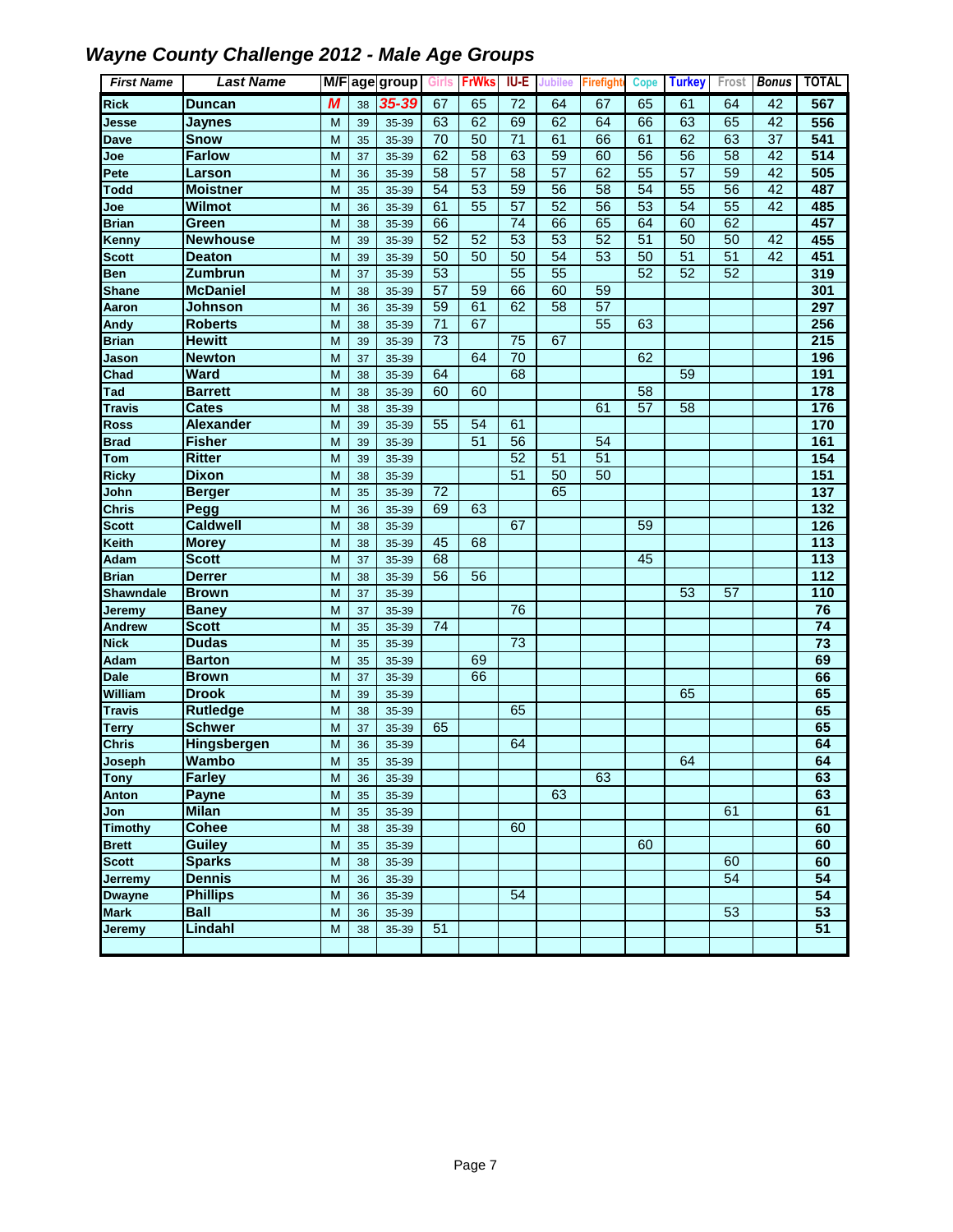| <b>First Name</b>    | <b>Last Name</b>    |        |          | M/F age group      | Girls | <b>FrWk</b>     | <b>IU-E</b> | Jubilee         | Firefigh        | Cope | <b>Turkey</b> | Frost           | <b>Bonus</b> | <b>TOTAL</b>          |
|----------------------|---------------------|--------|----------|--------------------|-------|-----------------|-------------|-----------------|-----------------|------|---------------|-----------------|--------------|-----------------------|
| Jason                | <b>Newport</b>      | M      | 41       | 40-44              | 265   | 236             | 260         | 182             | 203             | 204  | 202           | 246             | 42           | 1840                  |
| <b>Brad</b>          | <b>Pitcher</b>      | M      | 42       | 40-44              | 67    | 71              | 71          | 61              | 62              | 58   | 58            | 58              | 42           | 548                   |
| <b>Chris</b>         | <b>Larsen</b>       | М      | 41       | 40-44              | 56    | 53              | 57          | 51              | 52              | 51   | 52            | 50              | 42           | 464                   |
| Don                  | <b>Beatty</b>       | M      | 43       | 40-44              | 61    | 62              | 63          | 56              | 53              | 56   | 53            |                 |              | 404                   |
| <b>Brian</b>         | Fisher              | M      | 42       | 40-44              |       | 59              | 60          | $\overline{58}$ | 54              | 55   | 54            | 53              |              | 393                   |
| John                 | Campbell            | M      | 42       | 40-44              | 57    | 58              | 58          | 52              | 50              | 52   |               |                 |              | 327                   |
| Joel                 | <b>Flora</b>        | M      | 44       | 40-44              | 66    | $\overline{70}$ |             |                 | 61              |      | 59            | 59              |              | 315                   |
| John                 | Kuhn                | M      | 42       | 40-44              | 59    | $\overline{57}$ | 64          | 59              | 58              |      |               |                 |              | 297                   |
| <b>Mike</b>          | <b>Witham</b>       | M      | 41       | 40-44              | 58    | 61              |             | 57              |                 |      | 51            | 51              |              | $\overline{278}$      |
| Dennis               | <b>Nicholson</b>    | M      | 40       | 40-44              | 65    |                 | 67          | 60              |                 | 57   |               |                 |              | 249                   |
| Anthony              | <b>Allen</b>        | M      | 41       | 40-44              | 68    |                 |             |                 | 60              |      | 60            | 60              |              | 248                   |
| George               | <b>Sowers</b>       | M      | 41       | 40-44              |       |                 | 70          |                 | 59              |      | 56            | $\overline{57}$ |              | $\overline{242}$      |
| <b>Mike</b>          | Glover              | M      | 42       | 40-44              | 62    | 63              |             |                 | 56              |      |               |                 |              | 181                   |
| Rocky                | Vecera              | M      | 42       | 40-44              |       | 60              | 65          | 55              |                 |      |               |                 |              | 180                   |
| Jeff                 | <b>Uhrick</b>       | M      | 40       | 40-44              |       | 69              |             |                 |                 |      | 55            | 55              |              | 179                   |
| Lanny                | <b>Braff</b>        | M      | 44       | 40-44              |       | 55              | 59          | 54              |                 |      |               |                 |              | 168                   |
| <b>Mike</b>          | Shipman             | M      | 40       | 40-44              | 108   |                 |             |                 |                 | 53   |               |                 |              | 161                   |
| Wayne                | <b>Roussel</b>      | M      | 42       | 40-44              |       | 56              |             | 53              | 51              |      |               |                 |              | 160                   |
| Wayne                | Foley               | M      | 42       | 40-44              |       | 52              | 55          | 50              |                 |      |               |                 |              | 157                   |
| <b>Brian</b>         | <b>Steele</b>       | M      | 41       | 40-44              | 53    | 51              |             |                 |                 |      | 50            |                 |              | 154                   |
| Jerry                | Jones               | M      | 44       | 40-44              | 64    | 66              |             |                 |                 |      |               |                 |              | 130                   |
| <b>Brian</b>         | <b>Rhodus</b>       | M      | 42       | 40-44              | 60    | 68              |             |                 |                 |      |               |                 |              | 128                   |
| Dan                  | <b>Dickman</b>      | M      | 43       | 40-44              | 63    | 64              |             |                 |                 |      |               |                 |              | 127                   |
| Jeffrey              | <b>Miller</b>       | M      | 44       | 40-44              |       | 54              | 54          |                 |                 |      |               |                 |              | 108                   |
| Jon                  | Carter              | M      | 41       | 40-44              |       |                 |             |                 | 55              | 50   |               |                 |              | 105                   |
| <b>Chris</b>         | <b>Andrews</b>      | M      | 43       | 40-44              |       | 50              | 50          |                 |                 |      |               |                 |              | 100                   |
| <b>Brian</b>         | <b>Schleeper</b>    | M      | 40       | 40-44              | 50    |                 |             | 45              |                 |      |               |                 |              | 95                    |
| Jeff                 | Cooley              | M      | 44       | 40-44              |       |                 |             |                 |                 |      | 89            |                 |              | 89                    |
| <b>Matt</b>          | Girton              | M      | 41       | 40-44              |       |                 | 69          |                 |                 |      |               |                 |              | 69                    |
| <b>Chris</b>         | <b>Davis</b>        | M      | 40       | 40-44              |       |                 | 68          |                 |                 |      |               |                 |              | 68                    |
| Darin                | <b>Dubbs</b>        | M      | 43       | 40-44              |       | 67              |             |                 |                 |      |               |                 |              | 67                    |
| Keith                | Klingler            | M      | 43       | 40-44              |       |                 | 66          |                 |                 |      |               |                 |              | 66                    |
| Douglas              | <b>Miller</b>       | M      | 41       | 40-44              |       | 65              |             |                 |                 |      |               |                 |              | 65                    |
| <b>Charles</b>       | Conway              | M      | 43       | 40-44              |       |                 | 62          |                 |                 |      |               |                 |              | 62                    |
| Aaron                | <b>McCann</b>       | M      | 40       | 40-44              |       |                 | 61          |                 |                 |      |               |                 |              | 61                    |
| Jeff                 | <b>Cornett</b>      | M      | 42       | 40-44              |       |                 |             |                 | $\overline{57}$ |      |               |                 |              | 57                    |
| <b>Shane</b>         | Kirkpatrick         | M      | 42       | 40-44              |       |                 |             |                 |                 |      | 57            |                 |              | $\overline{57}$       |
| Tom                  | Avery               | M      | 41       | 40-44              |       |                 | 56          |                 |                 |      |               |                 |              | 56                    |
| <b>Todd</b>          | <b>Klipstine</b>    | M      | 43       | 40-44              |       |                 |             |                 |                 |      |               | 56              |              | 56                    |
| Rodger               | <b>Parker</b>       | M      | 44       | 40-44              | 55    |                 |             |                 |                 |      |               |                 |              | 55                    |
| <b>Brian</b>         | <b>Barker</b>       | M      | 42       | 40-44              |       |                 |             |                 |                 |      |               | 54              |              | 54                    |
| Bill                 | <b>Brown</b>        | М      | 41       | 40-44              | 54    |                 |             |                 |                 |      |               |                 |              | 54<br>$\overline{54}$ |
| <b>Tommy</b>         | York                | М      | 42       | $40 - 44$          |       |                 |             |                 |                 | 54   |               |                 |              |                       |
| Shawn                | <b>Thomas</b>       | M      | 42       | 40-44              | 52    |                 | 53          |                 |                 |      |               |                 |              | 53                    |
| <b>Scott</b>         | <b>Hinkley</b>      | M      | 44       | 40-44              |       |                 |             |                 |                 |      |               |                 |              | 52<br>52              |
| <b>Marvin</b>        | Horton              | M      | 43       | 40-44              |       |                 | 52          |                 |                 |      |               | 52              |              | 52                    |
| Jason                | Owens               | M      | 40       | 40-44<br>$40 - 44$ | 51    |                 |             |                 |                 |      |               |                 |              | $\overline{51}$       |
| <b>Mark</b>          | Brunton Jr.<br>Hall | М      | 43<br>44 |                    |       |                 | 51          |                 |                 |      |               |                 |              | $\overline{51}$       |
| Sean<br><b>Tyler</b> | Vanderpool          | M<br>М | 40       | 40-44<br>40-44     | 50    |                 |             |                 |                 |      |               |                 |              | 50                    |
|                      |                     |        |          |                    |       |                 |             |                 |                 |      |               |                 |              |                       |
|                      |                     |        |          |                    |       |                 |             |                 |                 |      |               |                 |              |                       |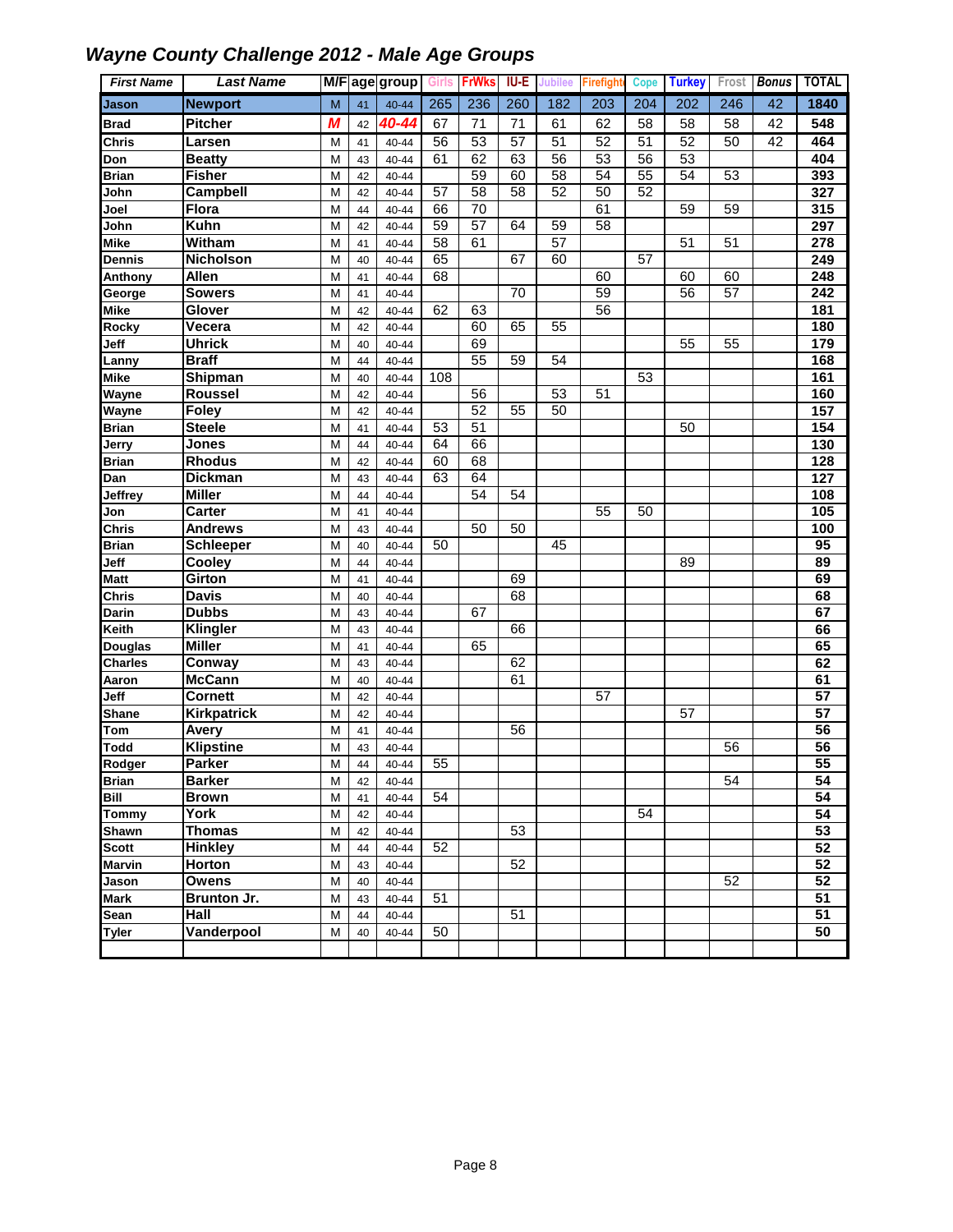| <b>First Name</b> | <b>Last Name</b>  |   |    | M/F age group | <b>Girls</b> | <b>FrWks</b>    | $I\cup E$ | <b>Jubilee</b>  | <b>Firefight</b> | <b>Cope</b>     | <b>Turkey</b> |                 | Frost <b>Bonus</b> | <b>TOTAL</b>     |
|-------------------|-------------------|---|----|---------------|--------------|-----------------|-----------|-----------------|------------------|-----------------|---------------|-----------------|--------------------|------------------|
| <b>Terry</b>      | Yandl             | M | 46 | 45-49         | 182          | 104             |           | 56              |                  | 115             | 60            | 69              |                    | 586              |
| <b>Kevin</b>      | <b>Shelley</b>    | M | 46 | 45-49         | 61           | 57              | 61        | 54              | 55               | 54              | 55            | 59              | 42                 | 498              |
| <b>Skip</b>       | <b>Moore</b>      | M | 45 | 45-49         | 57           | 54              | 59        | 52              | $\overline{53}$  | 52              | 52            | $\overline{58}$ | 42                 | 479              |
| Rob               | <b>Hutchens</b>   | M | 46 | 45-49         | 52           | $\overline{55}$ | 63        | $\overline{55}$ | $\overline{52}$  | 50              | 51            | 57              | 42                 | 477              |
| <b>Brad</b>       | Lambright         | M | 46 | 45-49         | 62           | 59              | 58        |                 | 56               | $\overline{55}$ | 57            | 63              |                    | 410              |
| Tim               | Green             | M | 45 | 45-49         | 58           |                 | 60        | 53              | 54               | 53              | 53            | 60              |                    | 391              |
| <b>Todd</b>       | <b>Barker</b>     | M | 47 | 45-49         | 64           | 61              | 57        |                 |                  | 51              | 54            | 61              |                    | 348              |
| <b>Steve</b>      | <b>Walkotte</b>   | M | 48 | 45-49         | 63           | 62              |           |                 |                  |                 | 59            | 68              |                    | 252              |
| Joe               | Gleeson           | M | 49 | 45-49         | 59           | 58              |           |                 |                  |                 | 56            | 62              |                    | 235              |
| Doug              | <b>Brenneke</b>   | M | 45 | 45-49         | 56           | 53              | 54        |                 |                  |                 |               | $\overline{56}$ |                    | 219              |
| Jack              | Frech             | M | 45 | 45-49         | 54           |                 | 56        |                 | 51               |                 | 50            |                 |                    | $\overline{211}$ |
| Ken               | <b>Hittson</b>    | M | 48 | 45-49         | 53           | 50              | 52        | 50              |                  |                 |               |                 |                    | 205              |
| <b>Darrin</b>     | <b>Dolehanty</b>  | M | 48 | 45-49         |              | 60              |           |                 |                  |                 | 58            | 66              |                    | 184              |
| Jeff              | <b>Smith</b>      | M | 49 | 45-49         |              |                 | 65        |                 |                  |                 |               | 65              |                    | 130              |
| <b>Chris</b>      | <b>Kluemke</b>    | M | 47 | 45-49         |              |                 |           |                 |                  | 56              |               | 64              |                    | 120              |
| <b>Michael</b>    | Johnson           | M | 49 | 45-49         |              | 56              | 62        |                 |                  |                 |               |                 |                    | $\frac{1}{18}$   |
| Ron               | <b>Miller</b>     | M | 46 | 45-49         | 55           |                 |           |                 | 50               |                 |               |                 |                    | 105              |
| <b>Mark</b>       | <b>VanBuskirk</b> | M | 45 | 45-49         |              |                 |           |                 |                  |                 |               | 67              |                    | 67               |
| Kevin             | <b>Johnston</b>   | M | 49 | 45-49         |              |                 | 66        |                 |                  |                 |               |                 |                    | 66               |
| Jim               | <b>Migoski</b>    | M | 45 | 45-49         |              |                 | 64        |                 |                  |                 |               |                 |                    | 64               |
| Jimmy             | <b>Hisle</b>      | M | 45 | 45-49         |              |                 |           |                 |                  |                 | 61            |                 |                    | 61               |
| Ken               | <b>Wedig</b>      | M | 47 | 45-49         | 60           |                 |           |                 |                  |                 |               |                 |                    | 60               |
| Robert            | <b>Perales</b>    | M | 48 | 45-49         |              |                 |           |                 |                  |                 |               | 55              |                    | 55               |
| Thomas            | <b>Vatter</b>     | M | 47 | 45-49         |              |                 | 55        |                 |                  |                 |               |                 |                    | 55               |
| <b>Mike</b>       | <b>Kirkendall</b> | M | 48 | 45-49         |              |                 |           |                 |                  |                 |               | 54              |                    | 54               |
| <b>Daniel</b>     | Johns             | M | 45 | 45-49         |              |                 | 53        |                 |                  |                 |               |                 |                    | $\overline{53}$  |
| Jeff              | <b>Sheridan</b>   | M | 45 | 45-49         |              |                 |           |                 |                  |                 |               | 53              |                    | $\overline{53}$  |
| Jim               | Frech             | M | 45 | 45-49         |              |                 |           |                 |                  |                 |               | 52              |                    | 52               |
| <b>Brett</b>      | <b>Karanovich</b> | M | 48 | 45-49         |              | 52              |           |                 |                  |                 |               |                 |                    | $\overline{52}$  |
| <b>Scott</b>      | Gravatt           | M | 47 | 45-49         | 51           |                 |           |                 |                  |                 |               |                 |                    | 51               |
| <b>Todd</b>       | <b>Mayes</b>      | M | 48 | 45-49         |              |                 |           |                 |                  |                 |               | 51              |                    | 51               |
| <b>Chuck</b>      | <b>Roberson</b>   | M | 47 | 45-49         |              |                 |           | 51              |                  |                 |               |                 |                    | $\overline{51}$  |
| <b>Matt</b>       | <b>Stamm</b>      | M | 49 | 45-49         |              | 51              |           |                 |                  |                 |               |                 |                    | $\overline{51}$  |
| <b>Allen</b>      | <b>Whirley</b>    | M | 47 | 45-49         |              |                 | 51        |                 |                  |                 |               |                 |                    | $\overline{51}$  |
| Woodson           | <b>Dudley</b>     | M | 47 | 45-49         | 50           |                 |           |                 |                  |                 |               |                 |                    | 50               |
| Tim               | Loyd              | M | 47 | 45-49         |              |                 | 50        |                 |                  |                 |               |                 |                    | $\overline{50}$  |
| William           | <b>Mierish</b>    | M | 45 | 45-49         |              |                 |           |                 |                  |                 |               | 50              |                    | 50               |
|                   |                   |   |    |               |              |                 |           |                 |                  |                 |               |                 |                    |                  |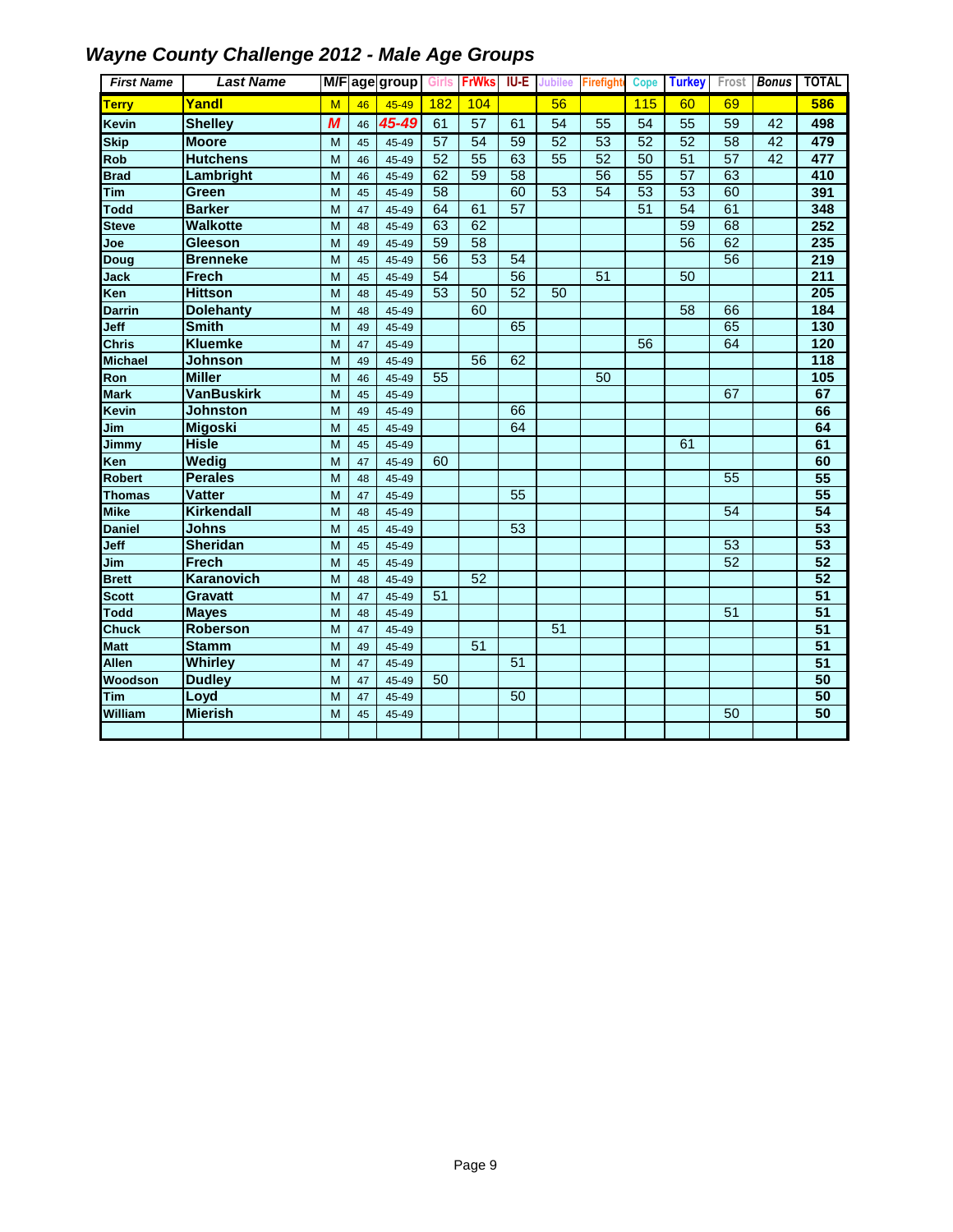| <b>First Name</b> | <b>Last Name</b>   |   |    | M/F age group | Girls           | <b>FrWks</b> | <b>IU-E</b>     | Jubilee         | Firefigh | Cope            | <b>Turkey</b>   | Frost | <b>Bonus</b> | <b>TOTAL</b>     |
|-------------------|--------------------|---|----|---------------|-----------------|--------------|-----------------|-----------------|----------|-----------------|-----------------|-------|--------------|------------------|
| Ron               | <b>Bauman</b>      | М | 53 | 50-54         | 67              | 66           | 73              | 64              | 63       | 60              | 62              | 66    | 42           | 563              |
| Dale              | <b>Bolser</b>      | M | 52 | 50-54         | 64              | 65           | $\overline{74}$ | 63              | 62       | 59              | 63              | 67    | 42           | 559              |
| Raymond           | <b>Blevins</b>     | M | 54 | 50-54         | 65              | 62           | 69              | 59              | 56       | 57              | 60              | 61    | 42           | 531              |
| Chip              | <b>Foster</b>      | M | 51 | 50-54         | 61              | 61           | 67              | 58              | 58       | 56              | 55              | 60    | 42           | 518              |
| Sam               | <b>Andrews</b>     | M | 54 | 50-54         | 52              | 51           | 52              | 51              | 50       | 50              | 50              | 50    | 42           | 448              |
| Rod               | <b>Waltz</b>       | M | 51 | 50-54         | 66              | 63           | $\overline{72}$ |                 | 61       | 45              | 50              | 62    |              | 419              |
| Curt              | <b>Spaulding</b>   | M | 50 | 50-54         | 55              | 53           | 58              | 55              |          | 53              | $\overline{54}$ | 52    |              | 380              |
| Doug              | <b>Brown</b>       | M | 50 | 50-54         | 56              | 54           | 56              | $\overline{53}$ | 52       | $\overline{52}$ | 51              |       |              | 374              |
| <b>David</b>      | Johnson            | M | 51 | 50-54         |                 | 52           | 55              | 54              | 53       | 51              | 52              | 51    |              | 368              |
| James             | Fagan              | M | 50 | 50-54         |                 | 58           | 68              | 60              | 59       | 58              |                 | 58    |              | 361              |
| <b>Steven</b>     | <b>Dick</b>        | M | 50 | 50-54         |                 | 64           | 70              | 61              |          |                 | 59              | 63    |              | 317              |
| William           | Gigliotti          | M | 54 | 50-54         |                 | 56           | 55              |                 | 57       |                 | $\overline{57}$ | 59    |              | 284              |
| <b>Rick</b>       | <b>Moore</b>       | M | 53 | 50-54         |                 |              | 75              |                 | 64       |                 | 64              | 68    |              | $\overline{271}$ |
| Dean              | <b>Frame</b>       | M | 51 | 50-54         | 58              | 57           | 63              |                 |          | 54              |                 |       |              | 232              |
| Jeff              | Lohmoeller         | M | 51 | 50-54         | 62              | 55           | $\overline{57}$ |                 |          |                 |                 | 56    |              | 230              |
| <b>Thomas</b>     | Hale               | M | 51 | 50-54         | 59              |              | 59              |                 |          |                 | 61              |       |              | 179              |
| <b>Charles</b>    | Warner             | M | 53 | 50-54         | $\overline{57}$ |              | 62              |                 |          | 55              |                 |       |              | 174              |
| <b>Scott</b>      | Silverman          | M | 53 | 50-54         | 63              |              |                 |                 |          |                 | 56              | 54    |              | 173              |
| John              | Wysong             | M | 52 | 50-54         | 50              |              | 51              | 50              |          |                 |                 |       |              | 151              |
| <b>Bill</b>       | <b>Marker</b>      | M | 51 | 50-54         |                 |              | $\overline{71}$ |                 |          |                 |                 | 64    |              | 135              |
| Ravishankar       | Vedantam           | M | 51 | 50-54         |                 | 60           | 66              |                 |          |                 |                 |       |              | 126              |
| Rhett             | <b>Baumgartner</b> | M | 54 | 50-54         |                 |              |                 |                 |          |                 | 58              | 65    |              | 123              |
| <b>Mike</b>       | <b>Turner</b>      | M | 53 | 50-54         |                 |              |                 | 62              | 60       |                 |                 |       |              | 122              |
| <b>Steve</b>      | <b>Dailey</b>      | M | 53 | 50-54         | 60              |              |                 |                 |          |                 |                 | 53    |              | 113              |
| Dave              | <b>Kelly</b>       | M | 50 | 50-54         |                 |              |                 | 56              | 55       |                 |                 |       |              | 111              |
| <b>Mark</b>       | <b>Addington</b>   | M | 51 | 50-54         | 53              |              |                 | 52              |          |                 |                 |       |              | 105              |
| Jim               | <b>McKinney</b>    | M | 53 | 50-54         |                 | 50           | 50              |                 |          |                 |                 |       |              | 100              |
| Bill              | Haber              | M | 50 | 50-54         |                 |              | 76              |                 |          |                 |                 |       |              | 76               |
| Duane             | <b>Dye</b>         | M | 53 | 50-54         | 69              |              |                 |                 |          |                 |                 |       |              | 69               |
| Roger             | <b>Tyler</b>       | M | 51 | 50-54         | 68              |              |                 |                 |          |                 |                 |       |              | 68               |
| Chet              | <b>Paskiewicz</b>  | M | 54 | 50-54         |                 |              |                 |                 |          |                 | 66              |       |              | 66               |
| Peter             | Cox                | M | 50 | 50-54         |                 |              |                 |                 |          |                 | 65              |       |              | 65               |
| <b>Matthew</b>    | Keresman           | M | 51 | 50-54         |                 |              | 65              |                 |          |                 |                 |       |              | 65               |
| <b>Steve</b>      | <b>Proeschel</b>   | M | 51 | 50-54         |                 |              | 64              |                 |          |                 |                 |       |              | 64               |
| <b>Troy</b>       | Derengowski        | M | 50 | 50-54         |                 |              | 61              |                 |          |                 |                 |       |              | 61               |
| <b>Bob</b>        | <b>Baker</b>       | M | 51 | 50-54         |                 |              | 60              |                 |          |                 |                 |       |              | 60               |
| Isono             | Yuji               | M | 50 | 50-54         |                 | 59           |                 |                 |          |                 |                 |       |              | 59               |
| William           | <b>Fuller</b>      | M | 53 | 50-54         |                 |              |                 | 57              |          |                 |                 |       |              | $\overline{57}$  |
| Yuji              | Isono              | M | 50 | 50-54         |                 |              |                 |                 |          |                 |                 | 57    |              | $\overline{57}$  |
| <b>Stuart</b>     | Karanovich         | M | 51 | 50-54         |                 | 56           |                 |                 |          |                 |                 |       |              | 56               |
| <b>David</b>      | Wetzel             | M | 54 | 50-54         |                 |              |                 |                 |          |                 |                 | 55    |              | 55               |
| Don               | Carter             | M | 52 | 50-54         | 54              |              |                 |                 |          |                 |                 |       |              | $\overline{54}$  |
| Tom               | Rodeghero          | M | 53 | 50-54         |                 |              | 54              |                 |          |                 |                 |       |              | 54               |
| Dean              | <b>Smith</b>       | М | 53 | 50-54         |                 |              |                 |                 | 54       |                 |                 |       |              | 54               |
| Tom               | <b>Deckard</b>     | M | 51 | 50-54         |                 |              |                 |                 |          |                 | 53              |       |              | 53               |
| <b>Eric</b>       | <b>Marsh</b>       | M | 52 | 50-54         |                 |              | 53              |                 |          |                 |                 |       |              | $\overline{53}$  |
| Kent              | <b>Baxter</b>      | M | 53 | 50-54         | 51              |              |                 |                 |          |                 |                 |       |              | $\overline{51}$  |
| Rusty             | <b>McCullum</b>    | М | 52 | 50-54         |                 |              |                 |                 | 51       |                 |                 |       |              | 51               |
|                   |                    |   |    |               |                 |              |                 |                 |          |                 |                 |       |              |                  |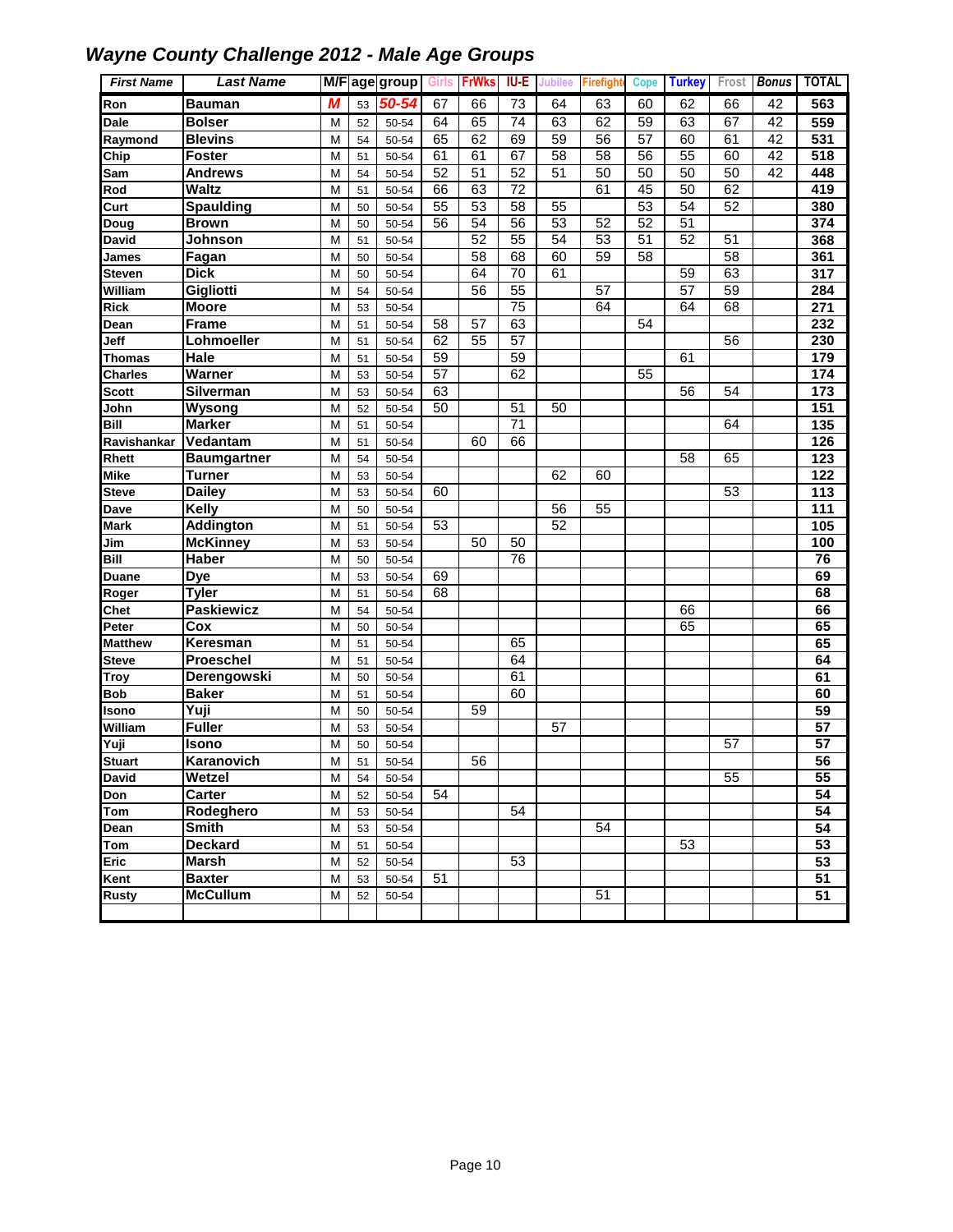| <b>First Name</b> | <b>Last Name</b> |   |    | M/Fage group | Girls | <b>FrWks</b> | <b>IU-E</b> | <b>Jubilee</b>  | <b>Firefight</b> | Cope            | <b>Turkey</b>   |                 | Frost Bonus     | <b>TOTAL</b>    |
|-------------------|------------------|---|----|--------------|-------|--------------|-------------|-----------------|------------------|-----------------|-----------------|-----------------|-----------------|-----------------|
| <b>Hennie</b>     | <b>Mulder</b>    | M | 58 | 55-59        | 55    | 56           | 65          | 60              | 62               | 59              | 60              | 64              | 42              | 523             |
| Zach              | <b>Rozelle</b>   | M | 57 | 55-59        | 54    | 55           | 64          | 59              | 61               | $\overline{57}$ | $\overline{58}$ | 62              | 42              | 512             |
| Tom               | Carrico          | M | 59 | 55-59        | 53    | 54           | 62          | 57              | 59               | 55              | 57              | 58              | 42              | 497             |
| Joseph            | <b>Silvers</b>   | M | 57 | 55-59        | 51    | 51           | 53          | 51              | 52               | 51              | 51              | 51              | $\overline{42}$ | 453             |
| <b>Michael</b>    | <b>Mills</b>     | M | 58 | 55-59        |       | 52           | 59          | $\overline{55}$ | $\overline{57}$  | $\overline{53}$ | $\overline{55}$ | 56              |                 | 387             |
| Jerry             | Winkler          | M | 58 | 55-59        |       |              | 58          | 56              | $\overline{55}$  | $\overline{56}$ | 54              | $\overline{55}$ |                 | 334             |
| <b>Bill</b>       | Leveridge        | M | 56 | 55-59        | 57    |              |             |                 | 63               | 58              | 61              | 65              |                 | 304             |
| <b>Stephen</b>    | <b>Moore</b>     | M | 56 | 55-59        |       |              | 52          | 50              | $\overline{51}$  | 50              | 50              | 50              |                 | 303             |
| <b>Tom</b>        | Pennington       | M | 55 | 55-59        | 52    |              | 57          | 53              | 54               |                 |                 |                 |                 | 216             |
| <b>Seth</b>       | <b>Black</b>     | M | 55 | 55-59        |       |              | 56          |                 |                  | 52              | 52              | 52              |                 | 212             |
| Joseph            | <b>Parker</b>    | M | 55 | 55-59        |       |              | 55          |                 |                  | 54              | 45              | 53              |                 | 207             |
| <b>Mark</b>       | <b>Barton</b>    | M | 55 | 55-59        |       | 57           | 66          |                 |                  |                 |                 | 63              |                 | 186             |
| <b>Clifford</b>   | <b>Clark</b>     | M | 59 | 55-59        |       |              | 63          |                 | 60               |                 |                 | 59              |                 | 182             |
| Dana              | Reihman          | M | 58 | 55-59        |       |              |             |                 |                  |                 | 59              | 61              |                 | 120             |
| <b>Vincent</b>    | <b>Roush</b>     | M | 56 | 55-59        |       |              | 61          |                 | 56               |                 |                 |                 |                 | 117             |
| <b>Richard</b>    | <b>Barton</b>    | M | 59 | 55-59        | 56    |              |             |                 |                  |                 |                 | 60              |                 | 116             |
| Joe               | <b>Nocton</b>    | M | 57 | 55-59        |       |              |             | 58              | $\overline{58}$  |                 |                 |                 |                 | 116             |
| <b>David</b>      | <b>Mullins</b>   | M | 56 | 55-59        |       |              |             |                 | 53               |                 | 53              |                 |                 | 106             |
| <b>Rick</b>       | <b>Niersbach</b> | M | 59 | 55-59        | 45    |              |             |                 |                  |                 | $\overline{56}$ |                 |                 | 101             |
| Gary              | <b>Rodefeld</b>  | M | 59 | 55-59        |       |              |             |                 |                  |                 | 62              |                 |                 | 62              |
| <b>Steven</b>     | <b>Fosler</b>    | M | 59 | 55-59        |       |              | 60          |                 |                  |                 |                 |                 |                 | 60              |
| Vince             | <b>Moore</b>     | M | 55 | 55-59        |       |              |             |                 |                  |                 |                 | 57              |                 | 57              |
| Randy             | <b>Davis</b>     | M | 56 | 55-59        |       |              |             |                 |                  |                 |                 | 54              |                 | 54              |
| <b>Dave</b>       | <b>Hagy</b>      | M | 55 | 55-59        |       |              | 54          |                 |                  |                 |                 |                 |                 | 54              |
| Greg              | <b>Kurtz</b>     | M | 55 | 55-59        |       |              |             | 54              |                  |                 |                 |                 |                 | 54              |
| <b>James</b>      | <b>Hoffman</b>   | M | 56 | 55-59        |       | 53           |             |                 |                  |                 |                 |                 |                 | 53              |
| <b>David</b>      | Rheinhardt       | M | 57 | 55-59        |       |              |             | 52              |                  |                 |                 |                 |                 | 52              |
| Ron               | <b>Newton</b>    | M | 55 | 55-59        |       |              | 51          |                 |                  |                 |                 |                 |                 | $\overline{51}$ |
| Mel               | <b>Black</b>     | M | 59 | 55-59        |       |              | 50          |                 |                  |                 |                 |                 |                 | 50              |
| John              | <b>Pattison</b>  | M | 55 | 55-59        |       |              |             |                 | 50               |                 |                 |                 |                 | 50              |
| Jim               | <b>Snow</b>      | M | 56 | 55-59        |       | 50           |             |                 |                  |                 |                 |                 |                 | 50              |
| <b>Dave</b>       | <b>Steele</b>    | M | 56 | 55-59        | 50    |              |             |                 |                  |                 |                 |                 |                 | 50              |
|                   |                  |   |    |              |       |              |             |                 |                  |                 |                 |                 |                 |                 |